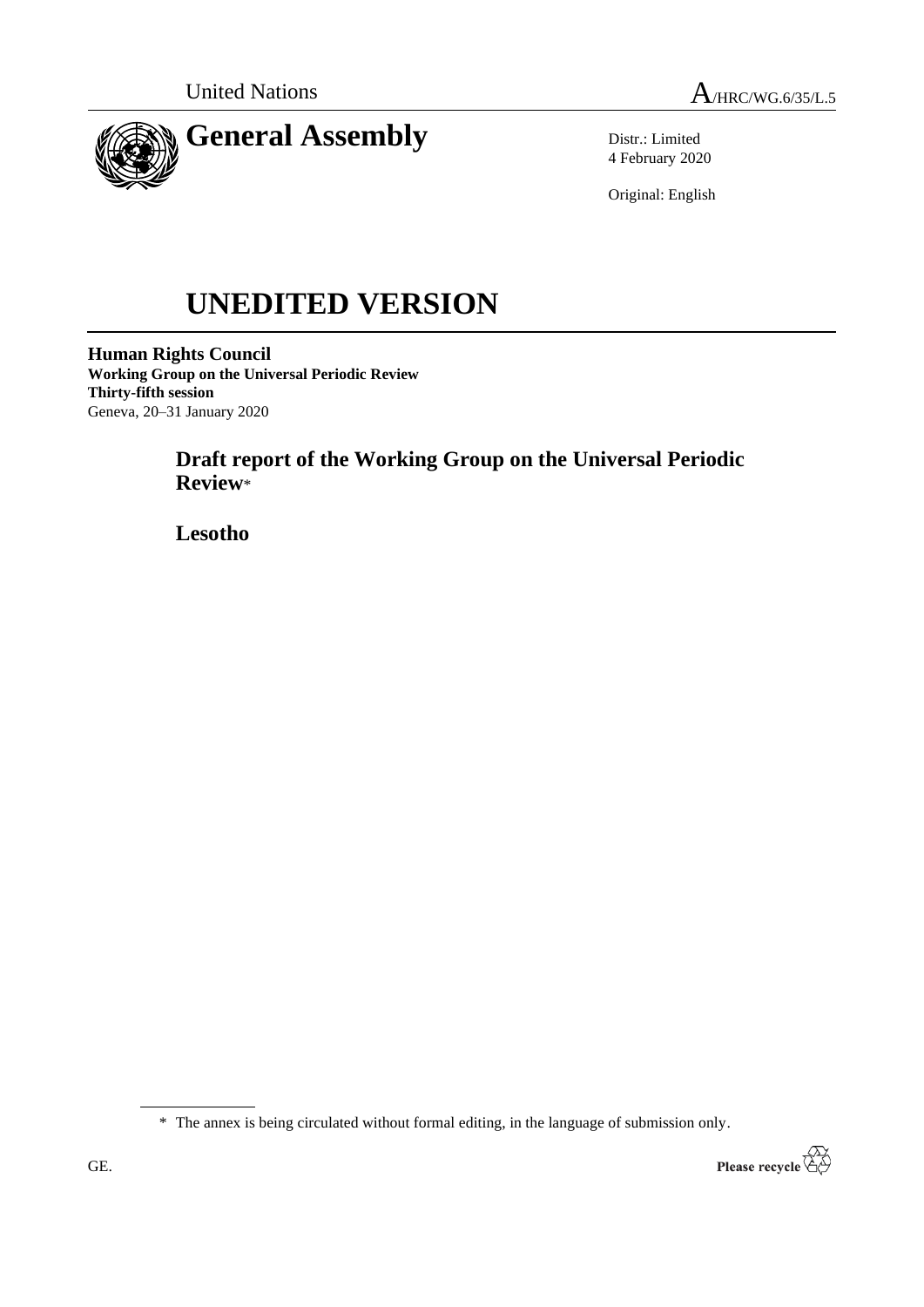## **Introduction**

1. The Working Group on the Universal Periodic Review, established in accordance with Human Rights Council resolution 5/1, held its thirty-fifth session from 20 to 31 January2020. The review of Lesotho was held at the 5th meeting, on 22 January 2020. The delegation of Lesotho was headed by Minister of Law, Constitutional Affairs and Human Rights, Honourable Sixtus Habofanoe Lehana. At its 9th meeting, held on 24 January 2020, the Working Group adopted the report on Lesotho.

2. On 14January 2020, the Human Rights Council selected the following group of rapporteurs (troika) to facilitate the review of Lesotho: Argentina, Burkina Faso and Republic of Korea.

3. In accordance with paragraph 15 of the annex to Human Rights Council resolution 5/1 and paragraph 5 of the annex to Council resolution 16/21, the following documents were issued for the review of Lesotho:

(a) A national report submitted/written presentation made in accordance with paragraph 15 (a) (A/HRC/WG.6/35/LSO/1);

A compilation prepared by the Office of the United Nations High Commissioner for Human Rights (OHCHR) in accordance with paragraph 15 (b) (A/HRC/WG.6/35/LSO/2);

(c) A summary prepared by OHCHR in accordance with paragraph 15 (c) (A/HRC/WG.6/35/LSO/3).

4. A list of questions prepared in advance by Germany, Liechtenstein, Portugal on behalf of the Group of Friends on NMIRF's, Slovenia, Spain, United Kingdom of Great Britain and Northern Ireland and United States of America was transmitted to Lesotho through the troika. These questions are available on the website of the universal periodic review.

## **I. Summary of the proceedings of the review process**

To be completed by 7 February 2020

#### **A. Presentation by the State under review**

5. Honourable Minister of Law, Constitutional Affairs and Human Rights, Hon. Habofanoe Lehana when introducing the report stated that the report received indicated that the preparation of the report was both highly participatory and fully inclusive A Stakeholders` Validation Workshop was held on 25 September 2019 and was attended by Government Ministries, Non-Governmental Organizations (NGOs), Civil Society Organizations (CSOs), Judiciary, Development Partners and oversight bodies such as the National Assembly and Ombudsman. The workshop was characterized by constructive spirit which contributed towards the report's contents and quality. It is worth mentioning that the report was deliberated upon in an open and free atmosphere.

6. He indicated that as a means of honouring international obligations, Lesotho requested for technical assistance to address some of her human rights challenges such as training on human rights issues and state party reporting. Notwithstanding the fact that Lesotho is a State Party to all the major human rights instruments, she is however lagging behind in her obligations of reporting and domestication. Some of the reasons include amongst others, that there is currently no formal mechanism to deal with treaty body reporting. Efforts to set up the National Mechanism on Reporting and Follow-up were under way.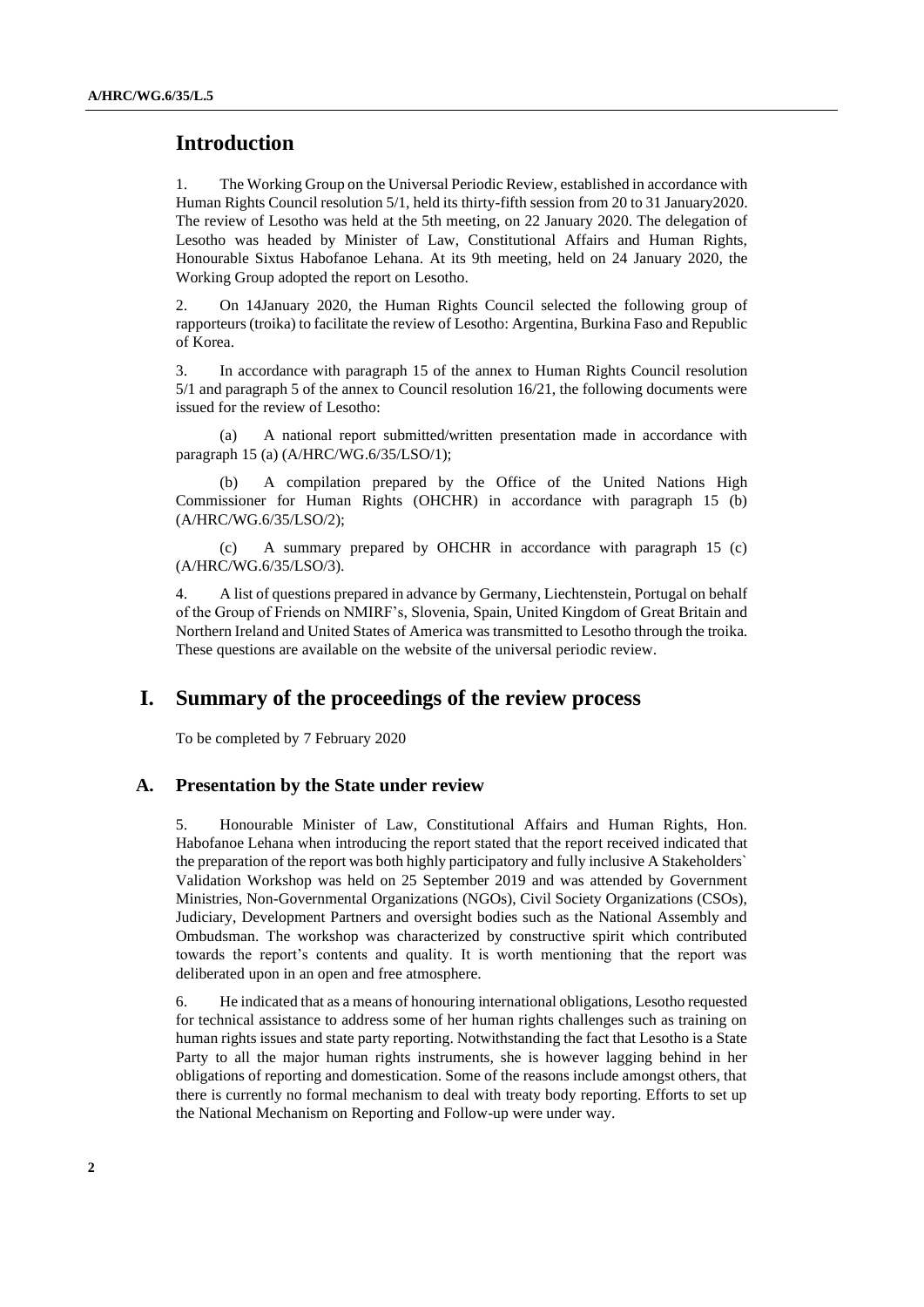7. The Minister stated that in order to cooperate with treaty bodies and special procedures, the country had undergone examination of the initial report on the Convention on the Rights of Migrant Workers and Members of their Families as well as the periodic report under the Convention on the Rights of the Child. Recommendations that ensued from the reports were being implemented. The periodic report on the Convention on the Elimination of All Forms of Discrimination Against Women, periodic report on the International Convention on Civil and Political Rights and the initial report on the Convention Against Torture were being drafted and will be submitted to relevant treaty monitoring bodies in due course. Further, Lesotho extended a standing invitation to the Special Rapporteur on the Human Rights to Safe Drinking Water and Sanitation who undertook the mission from 4-15 February 2019. The report of the mission was tabled during the 42nd session of the Council. The recommendations that emanated there from are being implemented incrementally in daily water supply and sanitation services provision.

8. He indicated progress made with regards to the establishment of the National Human Rights Commission stating that after the promulgation of the Human Rights Commission Act in 2016 (the Act), there were concerns by Non-Governmental Organizations (NGOs) that the Act was not in compliance with the Paris Principles. He stated that a case was lodged by the NGOs in that regard. The case was dismissed by the High Court and an appeal was lodged but later withdrawn when Government and the NGOs agreed to review the Act accordingly. A cabinet memorandum which spells out the changes that will be effected in the Act and Regulations was tabled before Cabinet for consideration and approval was given. Drafting instructions have been provided to the Parliamentary Counsel.

9. When addressing the rights of women, the Minister stated that Lesotho has made progress in promoting gender equality and empowerment of women. Noted progress is in education and non-agricultural wage employment. At the 27th African Union Summit held in Rwanda from 17-18 July 2016, Lesotho won the 2016 African Gender Award as one of the continent's top performers in the advancement of the economic and social rights of women. He made mention of steps that have been undertaken to curb human trafficking and gender based violence (GBV) such as the development of the Domestic Violence Bill. However, despite these measures, GBV remains a challenge to women in Lesotho.

10. Pertaining to children's rights, he indicated that the Government is in the process of amending the Children's Protection and Welfare Act (CPWA) 2011. The Children's Protection and Welfare Amendment Bill 2019 makes child marriage a punishable offence. The Amendment Bill also abolishes all forms of child labour.

11. With regards to rights of persons with disabilities, there is a Persons with Disability Bill 2019 which has passed the  $2<sup>nd</sup>$  and  $3<sup>rd</sup>$  reading in the National Assembly and is currently in the Senate. It makes provision of inclusive education.

12. When speaking to the rights to education and health, the Minister indicated that some of the challenges facing the education sector are early child and forced marriages which contribute to the high rate of girl children who drop out of school. There are ongoing sensitization campaigns aimed at encouraging both teachers and parents to allow pregnant girls to remain in class for as long as the condition of their pregnancy permits.

13. In order to improve rural women's access to sexual and reproductive health rights, the Ministry of Health in collaboration with NGOs, CSOs and development partners have taken the following measures: Recruitment and capacitation of village health workers whose mandate include distribution of family planning commodities and provision of information on Family Planning at community level and Ministry of Health also updated the Community based Distributors' manual on distribution of Family Planning.

14. When addressing conditions of detention, the Lesotho Correctional Service has established a health section comprising of a HIV/AIDS Coordinator, Nursing Officers,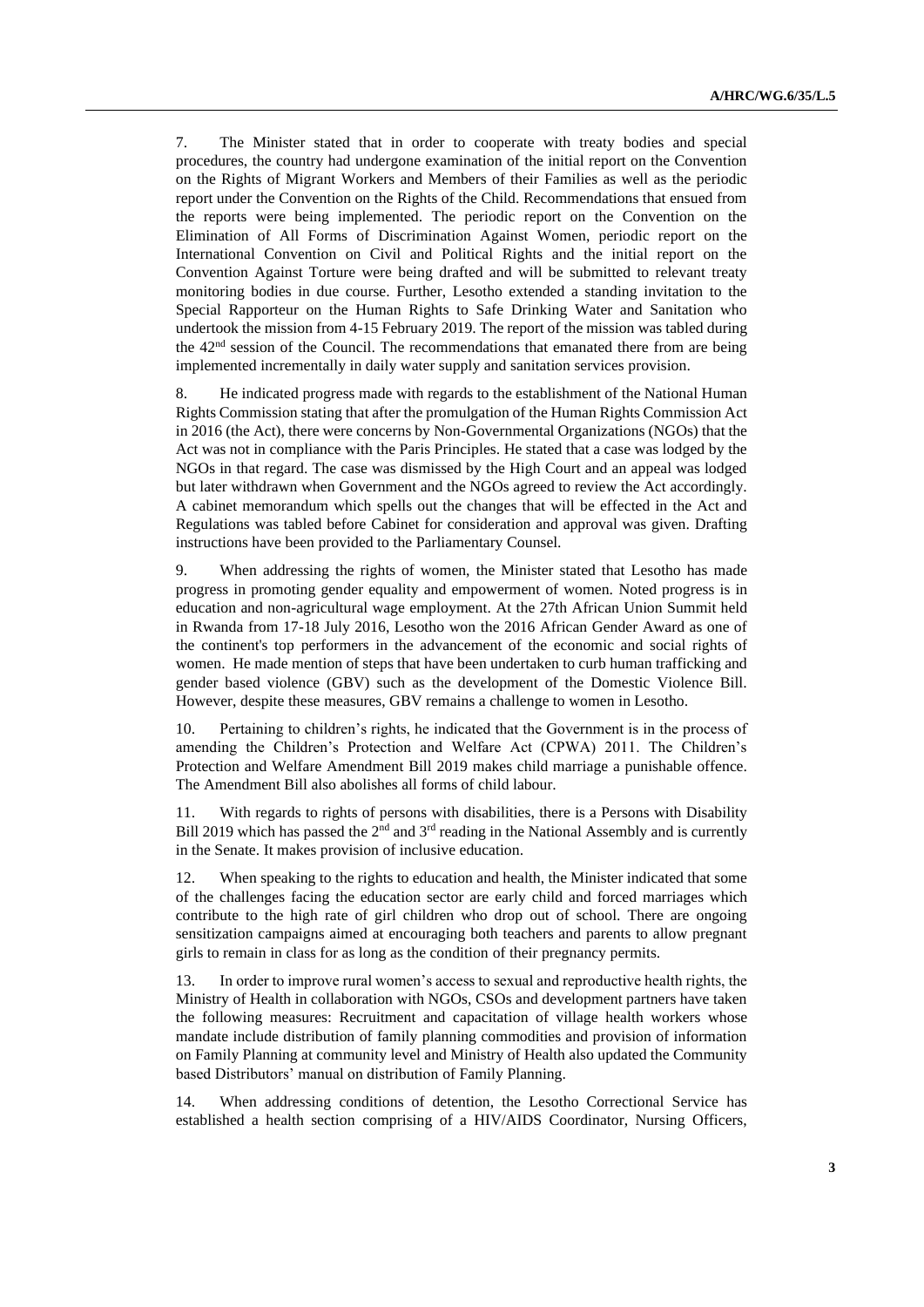Nursing Sisters, Nutrition Officers, Health Inspectors and Pharmacy Technologists. In the Female Correctional Institution, Prevention of Mother to Child Transmission is provided and both antenatal and post-natal care is administered. The Sexual Reproduction Health programme was launched in September 2015. There is access to Anti-Retroviral Treatment for all inmates including foreigners and support teams have been formed in most Institutions. There has also been training for youths and juveniles on HIV and AIDS and life skills.

15. As it will be recalled, in the 2nd cycle, Lesotho noted all recommendations that dealt with key populations such as LGBTIs as well as decriminalizing defamation. Nonetheless, there was progress in relation to implementation of these. In the 2019/2020 budget speech, the Government undertook to increase targeted HIV testing and services to key populations, which include, LGBTI community. The Government through the Ministry of Law, Constitutional Affairs and Human Rights (Human Rights Unit), conducted its legal environment assessment on HIV /AIDS in 2014, supported by UNDP. The objective of the assessment was to improve availability of information, legal and regulatory aspects governing HIV-related issues, also taking into account the rights of key populations such as LGBTIs.

16. Lesotho has taken steps to repeal criminal defamation laws or insult laws which impede freedom of speech. The High Court sitting as the Constitutional Court declared on 21 May 2018, that criminal defamation is unconstitutional. The Constitutional Court held that criminalizing defamation had a dire effect on journalistic freedom of expression, resulting in self-censorship by journalists and consequently a less-informed public. Both these recommendations have been partially implemented.

17. On new developments, he stated that Lesotho is undertaking national reforms on the Constitution, Parliament, security, judiciary and the public service, which are key for Lesotho's long-term stability and economic transformation.

18. He made mention of challenges facing the country such as a decline in agricultural production as a result of deteriorating rangeland conditions, soil erosion and periodic droughts. As a result, the country is experiencing worsening food deficit as a net food importing developing country thus contributing to widening poverty and food insecurity. Despite some of these challenges, Lesotho looks into the future with enthusiasm.

19. He concluded by providing response to advance questions from the United Kingdom and looked forward to a constructive dialogue.

#### **B. Interactive dialogue and responses by the State under review**

20. During the interactive dialogue, 81 delegations made statements. Recommendations made during the dialogue are to be found in section II of the present report.

21. Djibouti expressed its appreciation with regard to the ratification of the International Convention for the Protection of All Persons against Enforced Disappearance as well as the adoption of a number of human rights instruments.

22. Egypt commended the promotion of the rights of women and children with disabilities, hailed efforts in the sphere of education, healthcare and combating corruption, and welcomed the creation of a national human rights commission.

23. Eswatini welcomed and thanked the delegation of Lesotho for their comprehensive report, primarily on the implementation of the recommendations from the country's second cycle review- where 118 recommendations were made of which 96 were accepted.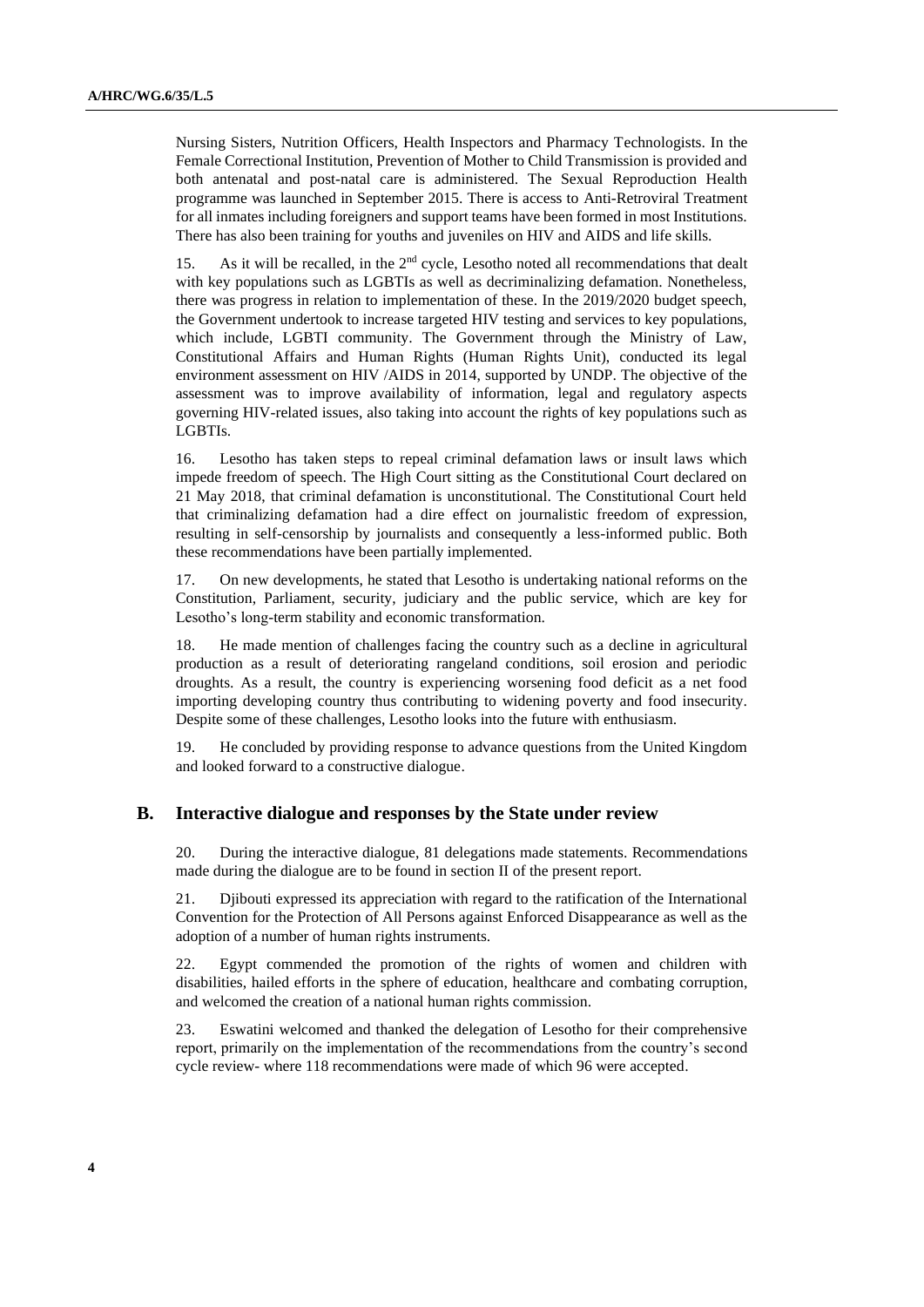24. Fiji welcomed achievements in implementing recommendations from the previous UPR cycle and commended Lesotho on developing its National Climate Change Policy Act 2017 and national resiliency framework 2017–2030 to prevent and mitigate disaster risks.

25. Ethiopia commended Lesotho's decision to mainstream disaster risk reduction and resilience through the adoption of the National Resilience Strategic Framework and welcomed its plan in the health sector to reduce maternal mortality.

26. France expressed its appreciation for the efforts made by Lesotho to improve access to health and children's rights, but wished to call attention to the fact that the human rights situation remained fragile.

27. Georgia welcomed the measures taken by the Government to combat human trafficking, in particular the development of the regulations and the National Action Plan to implement the Anti-Trafficking in Persons Act of 2011.

28. Germany appreciated Lesotho's ongoing national reform process and the establishment of the National Reforms Authority but expressed concern about the recent increase in police violence, which had led to several deaths in police custody.

29. Ghana commended the Government on its commitment to upholding the rule of law, promotion of gender equality, empowerment of women, combating of human trafficking as well as promotion and protection of children's rights.

30. Honduras welcomed the ratification of all core international human rights treaties as well as various ILO instruments, and expressed satisfaction at progress regarding gender parity in education followed up by corresponding education expenditure.

31. Iceland hoped that the implementation of steps outlined in the national report would continue, in particular the commitment demonstrated to address gender-based violence and the changes made to ensure equality regarding the acquisition of citizenship.

32. India noted with appreciation the consultation process undertaken, which included the setting-up of an Interministerial Committee on the Universal Periodic Review with a view to the preparation of the National Report.

33. Indonesia hailed Lesotho's multi-pronged efforts which were designed to improve the implementation of social policies as well as the country's efforts to mainstream policies and actions in the field of disaster risk reduction.

34. Islamic Republic of Iran appreciated steps to promote children's rights through the ongoing law reform process for harmonizing the definition of the child in all relevant legislation and aligning it with the CRC.

35. Iraq commended Lesotho on the consultative process that had accompanied the preparation of the present UPR report and welcomed Lesotho's accession to all core international human rights instruments and the Second Development Plan.

36. Ireland recognized that the current national reform process would be important for further promotion of human rights and encouraged Lesotho to continue efforts to strengthen the effectiveness of the National Human Rights Commission.

37. Italy praised welcomed the efforts carried out since the second cycle, in particular the adoption of the Lesotho Gender and Development Policy 2018-2030 and the Guidelines on herd boys as well as the initiatives that were designed to sensitize public opinion to the importance of preventing child, early and forced marriages.

38. Kuwait commended Lesotho on its efforts in the field of human rights and also wished to express its appreciation for the development of the Food and Nutrition Strategy and Action Plan 2019–2023.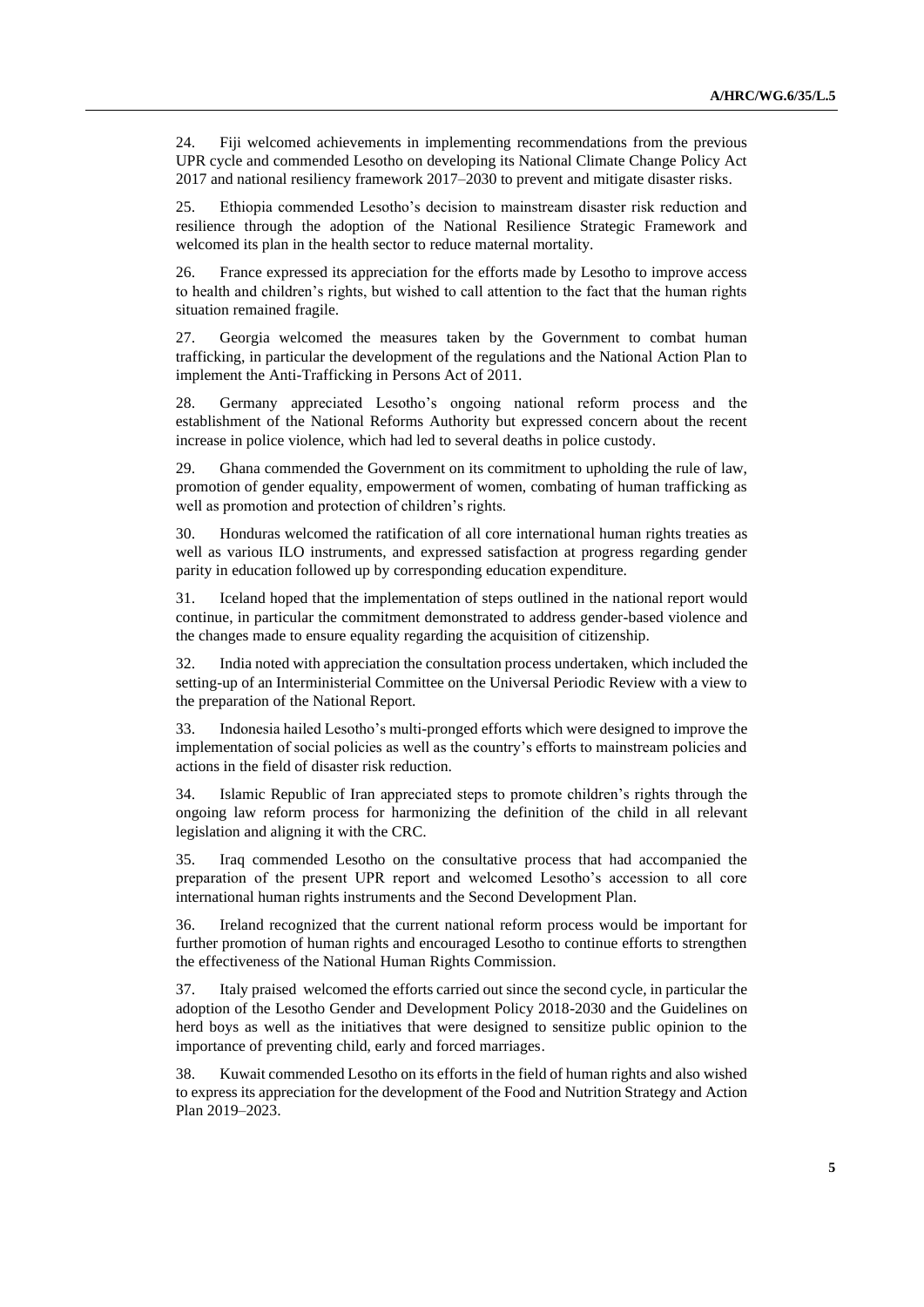39. Libya welcomed the positive steps taken in the area of human rights promotion, which included the elimination of all forms of discrimination against women, as well as the country's institutional and legal reforms.

40. Mali appreciated the Government's efforts to enable the establishment of the National Human Rights Commission in 2016 but wished to point out that certain provisions of the law had to be reviewed.

41. The Marshall Islands commended Lesotho on its legal and constitutional reforms to domestically adopt all international human rights treaties ratified by it and hailed efforts to amend the Child Protection and Welfare Act.

42. Mauritius applauded the various legislative amendments and policies implemented to strengthen the human rights of Lesotho citizens in order to uplift their conditions of living, and hailed the passage of the Human Rights Commission Act.

43. Mexico expressed its appreciation for the progress made by Lesotho, such as the reforms to the Marriage Law and the Child Protection and Welfare Law, which were aimed at eliminating child marriage.

44. Montenegro noted positive developments with regard to the ratification of the core human rights treaties but wished to underscore its concerns over the worst forms of child labor, exploitation of children and child marriage.

45. Morocco supported the constitutional reforms undertaken, particularly in the fight against human trafficking, the adoption of the strategy to combat corruption, and efforts to promote the rule of law and access to justice.

46. Mozambique commended Lesotho on its efforts regarding the submission of overdue reports to the different international and regional human rights treaty bodies, as it sought to promote and protect the human rights of its people.

47. Myanmar commended Lesotho's efforts to align legislation with UN human rights treaties, such as the Convention on the Rights of the Child and the Convention on the Elimination of All Forms of Discrimination against Women.

48. Namibia commended Lesotho on its efforts to advance the economic and social rights of women as well as the rights of children, and welcomed the ongoing campaign aimed at eliminating child marriages.

49. Nepal welcomed the initiatives taken by Lesotho, for example the re-establishment of the National AIDS Commission and the National Health Strategy for Adolescents and Young People to prevent the spread of HIV/AIDS.

50. The Netherlands appreciated the Government's commitment to the SDG agenda but remained concerned about the high level of discrimination and violence against LGBTI individuals as well as the widespread problem of gender-based violence.

51. New Zealand hailed Lesotho's wide-ranging constitutional and security sector reforms and acknowledged its ongoing commitment to fighting corruption, but was concerned about lack of healthcare access for poor and rural women.

52. Lesotho referred to recommendations made from the floor including the abolition of the death penalty, submission of overdue state party reports, domestication of international treaties, establishment of the Human Rights Commission, child labour, addressing trafficking, the situation of disabled persons, the policy to address climate change and the rights of migrants.

53. When responding to some of the statements, the delegation of Lesotho indicated that since death penalty was contained in the constitution as a limitation to the right to life, its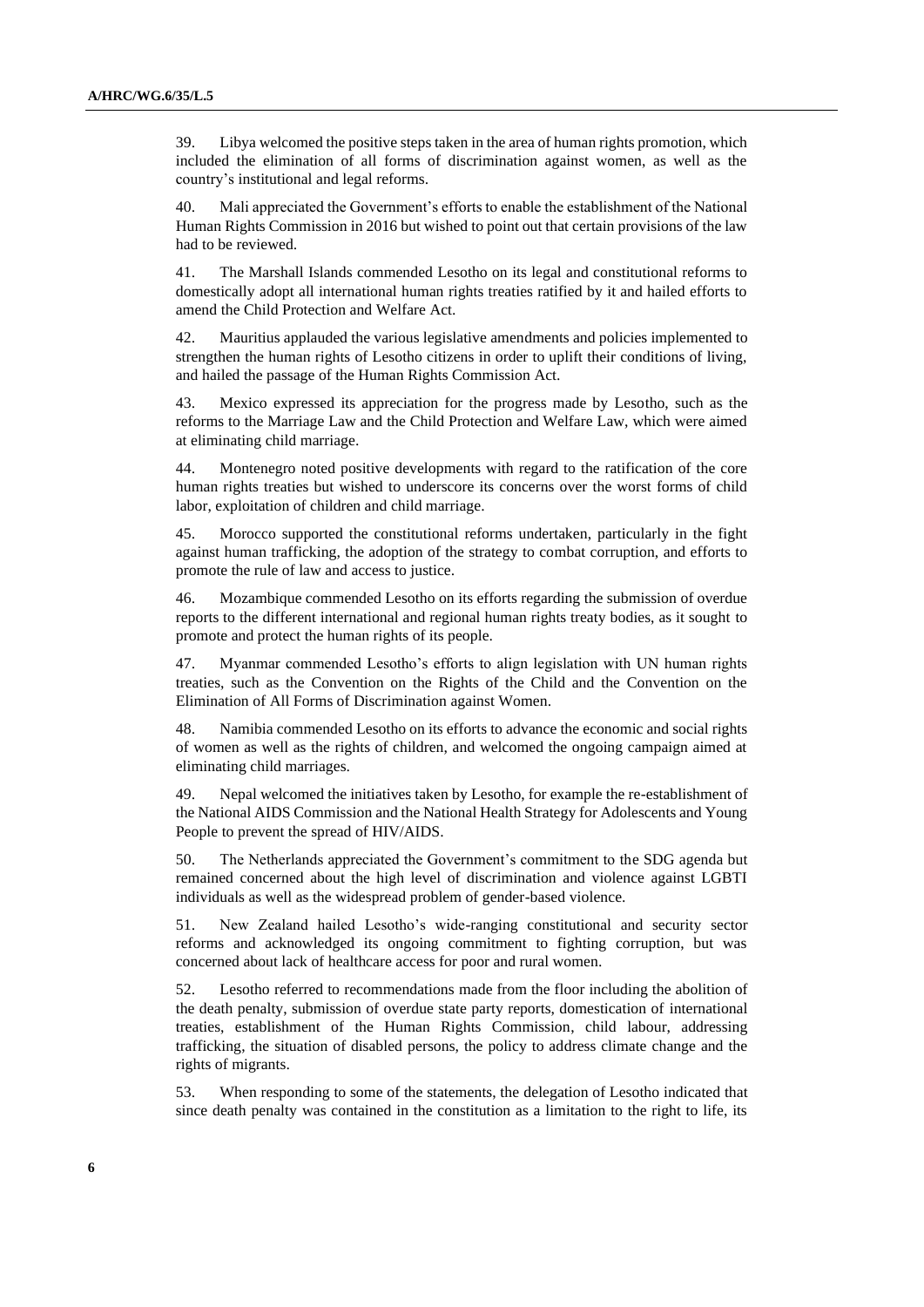abolition had been tabled for national debate as part of the national reform process. Since death penalty was still retained in the Constitution of Lesotho, ratification of the Second Optional Protocol to the ICCPR will depend on the outcome of the national reforms in relation to death penalty.

54. Niger welcomed the initiatives taken by Lesotho aimed at reducing poverty and ensuring the economic development of the country despite various difficulties, among which was the lack of resources and capacities.

55. Nigeria noted with encouragement Lesotho's efforts to strengthen its legal and institutional frameworks for the promotion and protection of human rights, and commended the Government on its determination to combat corruption and enhance good governance.

56. Pakistan welcomed Lesotho's efforts to reduce extreme poverty, food insecurity and unemployment, and hailed the National Youth Policy (2017), designed to stimulate environmental awareness among youth and their responsibilities towards environmental sustainability and poverty reduction.

57. The Philippines expressed its appreciation for the adoption of national strategies that gave due priority to the areas of inclusive and sustainable growth, socioeconomic development, and the strengthening of governance and accountability.

58. Portugal thanked Lesotho for the presentation of the national UPR report and commended it on ratifying or acceding to all core human rights treaties as well as a number of International Labour Organization instruments.

59. Rwanda welcomed measures aimed at promoting and protecting human rights, including the implementation of previous recommendations and efforts to address the backlog of cases in the courts through the Integrated Case Management System.

60. Senegal welcomed measures to remedy prison overcrowding and widespread HIV/AIDS and steps to incorporate recommendations relating to the International Convention on the Protection of the Rights of All Migrant Workers and Members of Their Families.

61. Serbia welcomed cooperation of the relevant authorities with UN mechanisms for organizing training courses to raise awareness of UN human rights standards, and commended national efforts to accelerate action to eliminate food insecurity and malnutrition.

62. The Seychelles highlighted the Gender and Development Policy, the drafting of the Older Persons Protection Bill, and the adoption of a National Action Plan on Trafficking in Persons and a National Climate Change Policy.

63. Sierra Leone welcomed strides in achieving the SDG 1 and 10 to address poverty and inequality as well as the emphasis to promote gender equality and congratulated Lesotho for winning the 2016 African Gender Award.

64. Slovenia encouraged Lesotho to ratify the OP-CAT, the Optional Protocol to the CRC on a communications procedure and the Optional Protocol to the Convention on the Rights of Persons with Disabilities and the Second Optional Protocol to the ICCPR. It raised concerns about the reports on persistent discrimination and violence against women and girls and abuse against children.

65. Solomon Islands congratulated Lesotho on many achievements, including the ratification of all core treaties on human rights.

66. Somalia commended Lesotho for consulting with the civil society during the adoption of its national report. It welcomed the enactment of the Anti-Trafficking Act and its national plan as well as the National Anti-Corruption Strategy.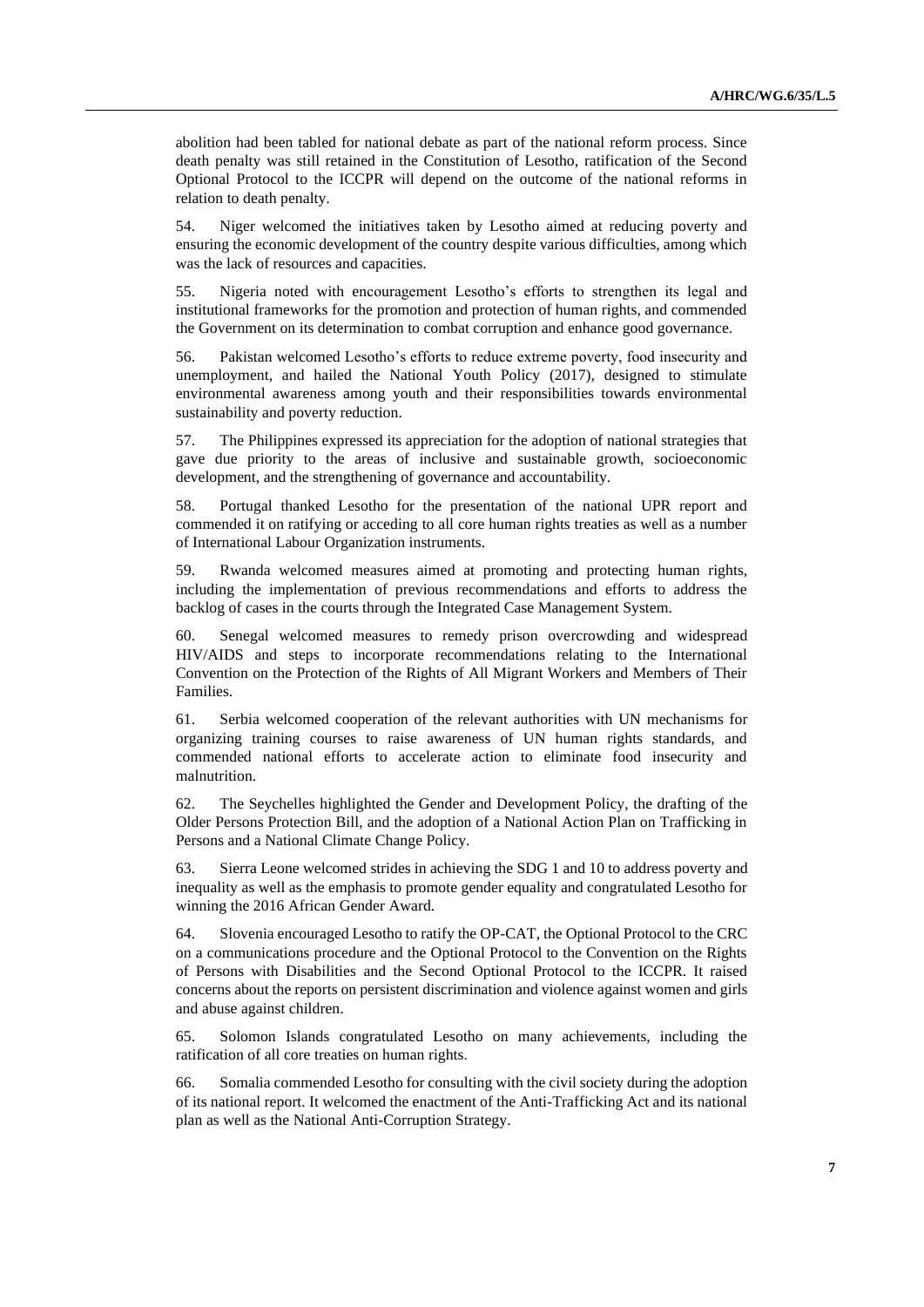67. South Africa was encouraged by the efforts to address gender-based violence, including through the Gender and Development Policy, to conduct consultations on the draft law against domestic violence and to establish regional partnerships to address human trafficking.

68. South Sudan made recommendations.

69. Spain welcomed the outreach campaigns on human trafficking, the process to outlaw child marriage, the commitment to providing funding for education and congratulated Lesotho on achieving gender equity in primary education.

70. Sudan commended the efforts to promote human rights since the previous UPR and praised Lesotho for its ongoing cooperation with the Human Rights Council.

71. Thailand hailed the National Strategic Development Plan II, the Gender and Development Policy, human rights-based response to HIV and measures to combat human trafficking, child marriage, child labour and hunger. It was ready to continue its technical cooperation program with Lesotho.

72. Timor-Leste noted with appreciation the law reform to harmonise the definition of the child and to prohibit child marriage and the efforts aimed at providing refugees with access to basic healthcare and education.

73. Togo commended Lesotho for its efforts in the field of human rights since the previous UPR, including ensuring protection for refugees. It urged the international community and technical partners to support Lesotho.

74. Tunisia noted the ratification of the International Convention for the Protection of All Persons from Enforced Disappearance, national laws and programs on human trafficking, poverty elimination and implementation of the SDGs.

75. Ukraine appreciated the information on the implementation of the recommendations on women's rights, human trafficking, right to health and education, anti-corruption legislation and cooperation with the Treaty Bodies and Special Procedures that contained in the national report.

76. The United Kingdom of Great Britain and Northern Ireland welcomed recent collaboration between the government and civil society organisations on the reforms and the process to establish a Human Rights Commission. It urged Lesotho to address lengthy delays in the judicial system. It was concerned about reports of torture and police brutality.

77. The United Republic of Tanzania applauded Lesotho's progress since the last UPR review.

78. The United States of America was concerned about allegations of police brutality and urged Lesotho to ensure accountability for such crimes. It noted that media freedom remained fragile and encouraged Lesotho to reaffirm its obligations to protect freedom of expression.

79. Uruguay praised the efforts to bring the legislation in line with the ratified human rights instruments and to promulgate the constitutional amendment making possible to have a double nationality and prohibiting corporal punishment of children.

80. Vanuatu welcomed the National Strategic Development Plan II which covers crosscutting issues like poverty, gender, HIV/AIDS and disability as well as the ten-year Gender and Development Policy.

81. The Bolivarian Republic of Venezuela valued efforts to implement the International Convention on the Protection of the Rights of All Migrant Workers and Members of Their Families, National Health Strategy for Adolescents and Young People and to combat human trafficking.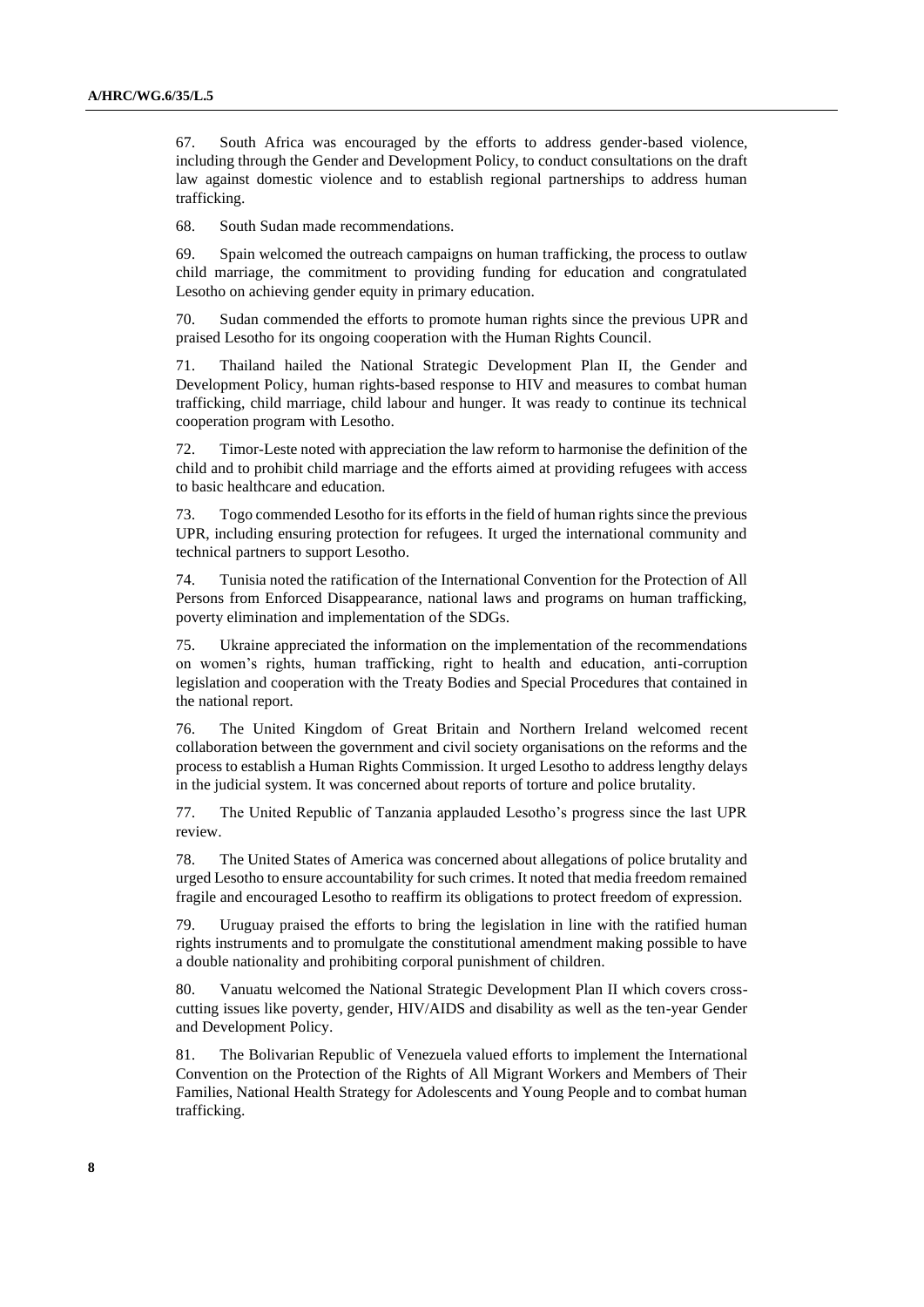82. Zambia applauded the enactment of the Anti-Trafficking in Persons Act and the launch of a campaign calling for an end to child marriage.

83. Zimbabwe noted the National Strategic Development Plan II to address a number of challenges such as climate change, environment, disabilities as well as the constitutional reforms to ensure political stability and economic transformation.

84. Algeria commended Lesotho for the ratification of the African Union Protocol on the Rights of Older Persons and measures to combat human trafficking, particularly through the law of 2011.

85. Angola hailed progress in promoting gender equality and empowerment, particularly in education and non-agricultural employment, and welcomed measures to combat human trafficking. It encouraged Lesotho to further strengthen measures against perpetrators of human trafficking.

86. Argentina congratulated Lesotho on its actions to establish a national mechanism for the presentation of reports and the follow-up of the implementation of Treaty Bodies recommendations, and encouraged Lesotho to continue working towards reaching this objective.

87. Australia acknowledged the work to establish a national human rights institution and encouraged Lesotho to continue this reform. It said that gender-based violations, abuses and allegations of torture by security forces had continued to impact people.

88. Azerbaijan praised Lesotho for implementing the recommendations of international organisations on correctional institutions and adopting the Children's Protection and Welfare Amendment Bill.

89. The Bahamas commended the work geared towards the establishment of a National Mechanism for Implementation, Reporting and Follow-up and congratulated Lesotho on its efforts invested in the promotion of human rights, particularly education.

90. Barbados praised Lesotho for its actions to advance the economic and social rights of women and steps to mitigate climate change.

91. Benin noted with satisfaction the adoption of a number of legislative and institutional reforms, particularly to protect the rights of women and children and to ban child marriage without exception.

92. Botswana welcomed the review of the Chieftainship Act and cooperation with the Treaty Bodies and Special Procedures, including the submission of its report to the Committee on the Rights of the Child and the visit of the Special Rapporteur on safe drinking water and sanitation.

93. Brazil encouraged Lesotho to enact the domestic violence bill and continue its efforts to combat HIV/AIDS. It welcomed the re-establishment of the National Aids Commission, the National Action Plan for HIV/AIDS and measures to protect vulnerable groups from violence.

94. Burkina Faso applauded the constitutional amendments to reinforce gender equality and the strategic plan on sexual and reproductive health.

95. Burundi praised the adoption of the National Strategic Development Plan, programs to enhance the rights of persons with disabilities and the elaboration of the Gender and Development Policy in conformity with SDGs, international and regional instruments.

96. Canada welcomed commitment to end child marriage and was concerned about the use of force by law enforcement. It encouraged Lesotho to offer training to police aimed at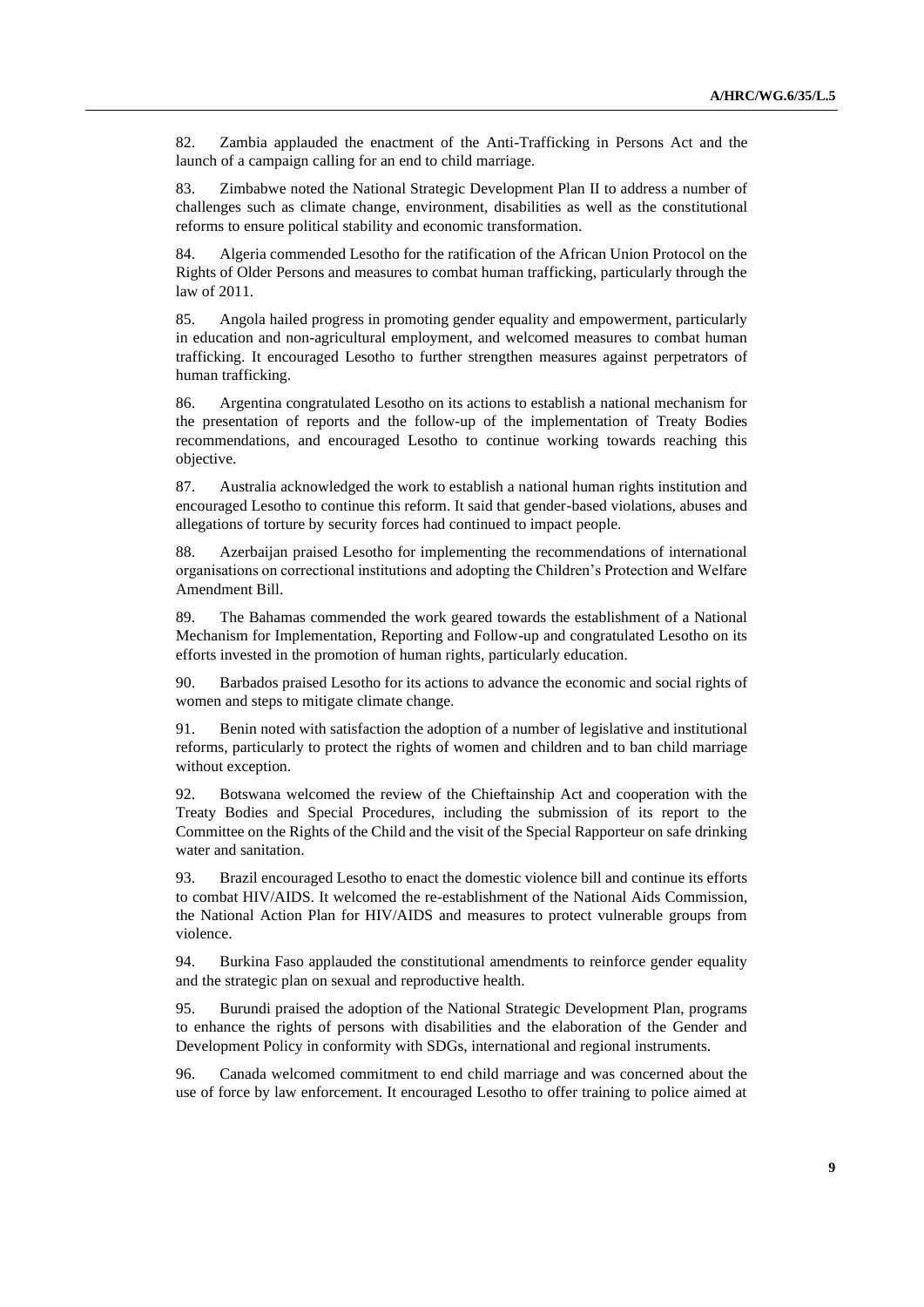preventing arbitrary arrests and torture and to allocate resources to improve access to drinking water.

97. Chile noted with interest the National Strategic Development Plan II and congratulated Lesotho on its efforts to participate in capacity-building activities for the presentation and follow-up to the recommendations of the Treaty Bodies.

98. China applauded the efforts to adopt the National Strategic Development Plan II, to implement the SDGs, to improve healthcare and education, to combat poverty and human trafficking and to promote the rights of women and children.

99. Congo commended progress in ensuring gender equity in primary education, in protecting the rights of migrants and urged the country to redouble its efforts to operationalise its National Human Rights Commission in line with the Paris Principles.

100. Costa Rica welcomed progress in eradicating child marriage and urged Lesotho to continue its efforts. It said that Lesotho should make greater efforts in tackling the HIV/AIDS pandemic, improving access to healthcare and in combatting human trafficking.

101. Côte d'Ivoire praised the adoption of the sectorial policies and the National Strategic Development Plan II and ratification of the core human rights instruments. It urged Lesotho to continue its work.

102. Cuba highlighted the development of the Gender and Development Policy with the multisectoral approach and participation of governmental and non-governmental actors.

103. Denmark commended the steps to incorporate human rights education in the primary school curriculum and was concerned about reports of widespread sexual and gender-based violence, including the lack of protection against child marriage.

Lesotho took the floor and referred to the recommendations made from the floor including cruel and inhumane treatment, freedom of expression, children's rights, health services, over-crowding in detention centres, police brutality, passing of a law on access to information, food insecurity, forced child marriage, access to health of rural women, international reporting obligations, free primary education and migrant children.

105 Targeted steps towards adoption of an anti-torture legislation had been taken. Currently cabinet has approved the drafting of a policy on torture, which will lead to the drafting of a consolidated and comprehensive law in line with Lesotho's obligations to prevent and punish torture and to provide redress to its victims. Considering reporting obligations under CAT, Lesotho has a draft initial report. We have also requested to report through the simplified reporting procedure and are currently awaiting the list of issues from the Committee Against Torture.

106. The Receipt and Access to Information Draft Bill was to ensure that citizens have access to information but it has still not been tabled before Parliament. Aware of food insufficiency in Lesotho, the Government subsidizes farmers with seeds, fertilizers and tractors. At community level, household heads, including women are trained on key-hole vegetable gardening for subsistence and commercial purposes. In order to ensure that hunger does not contribute to school dropout, there is a schooling feeding programme which ensures provision of food to all children in public schools.

107. In an effort to address and eliminate cases of early and forced child marriages, where such are reported, children are rescued. The Government also works with NGOs such as Beautiful Dream Society to rehabilitate and provide shelter and schooling for such children.

108. In order to improve rural women's access to sexual and reproductive health rights, the Ministry of Health in collaboration with Non-Governmental Organizations, Civil Society Organizations has taken some of the following measures: recruitment of village health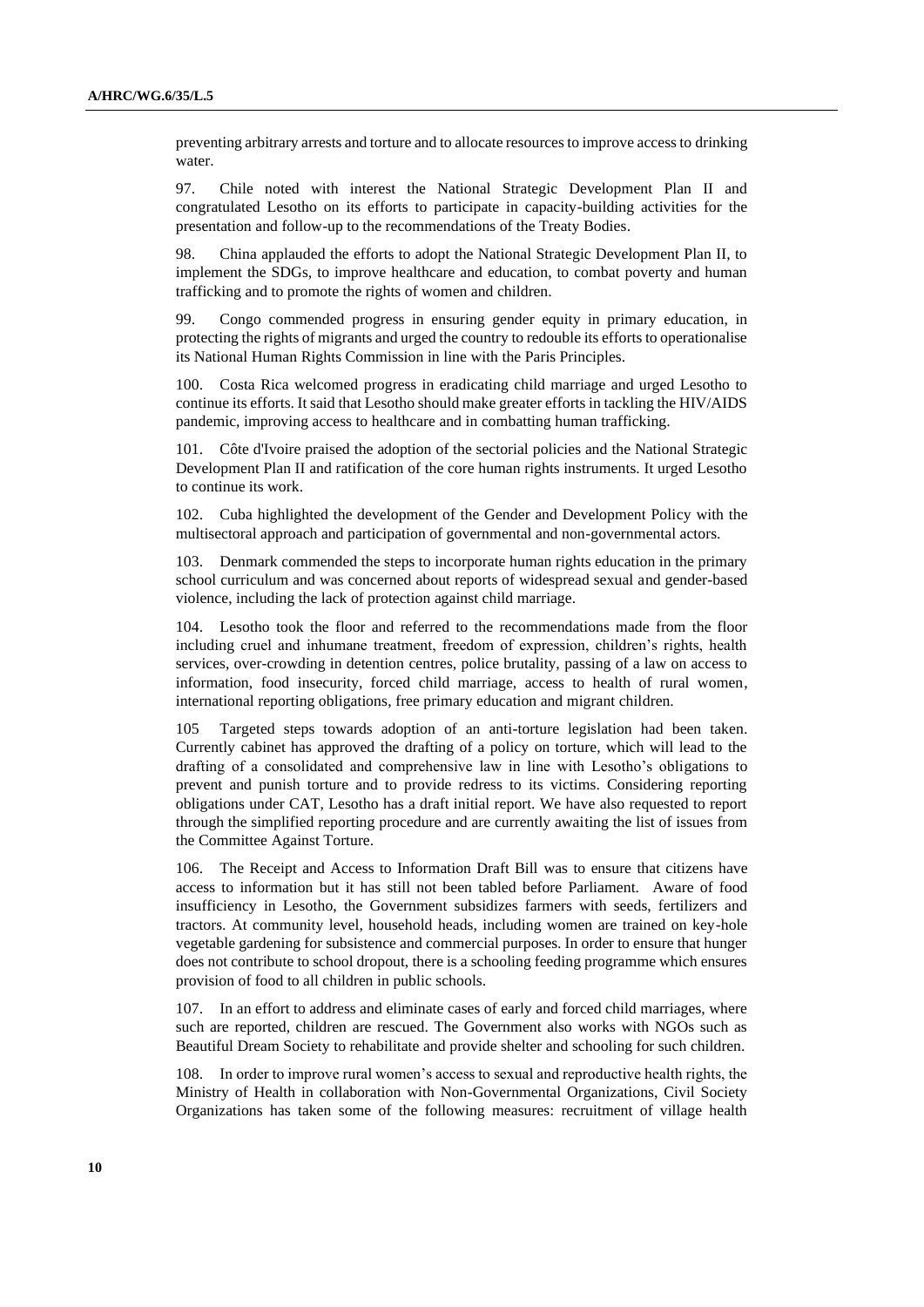workers whose mandate include distribution of family planning commodities, and mobile clinics which rove in villages, they provide all services including family planning services.

109. The Minister appreciated the opportunity provided by the UPR mechanism for Lesotho to reflect and assess in a self-critical manner, achievements as well as identifying existing gaps and challenges in the promotion and protection of human rights on the ground. He thanked all who had made the process a success.

## **II. Conclusions and/or recommendations**

**110. The recommendations listed below have been examined by Lesotho and enjoy the support of Lesotho:**

110.1 **Submit outstanding state party reports under Convention against Torture and Other Cruel, Inhuman or Degrading Treatment or Punishment (CAT), International Covenant on Civil and Political Rights (ICCPR), and Convention on the Elimination of All Forms of Discrimination against Women (CEDAW) (Marshall Islands);**

110.2 **Adopt national anti torture legislation to ensure full implementation of the Convention Against Torture (Bahamas);**

110.3 **Submit reports to the different Human Rights Treaty Bodies in a timely fashion (Mozambique);**

110.4 **Continue its efforts to convey as soon as possible its periodic report on commitments generated by international human rights instruments (Senegal);**

110.5 **Establish a mechanism to ensure timely reporting and follow up on the implementation of recommendations from the various treaty bodies (Sierra Leone);**

110.6 **Implement all the recommendations that emanating from the Convention on the Rights of the Child and the International Convention on the Protection of the Rights of All Migrant Workers and Members of Their Families (South Sudan);**

110.7 **Adopt an open, merit-based process when selecting national candidates for UN treaty body elections (United Kingdom of Great Britain and Northern Ireland);**

110.8 **Submit outstanding State Party reports under the International Covenant on Economic, Social and Cultural Rights, International Covenant on Civil and Political Rights and Convention on the Elimination of All Forms of Discrimination against Women (United Republic of Tanzania);**

110.9 **Implement recommendations emanating from the International Convention on the Protection of the Rights of All Migrant Workers and Members of Their Families and finalize the draft Action Plan in this regard (Zimbabwe);**

110.10 **Submit outstanding State Party reports to the international human rights instruments to which it is a party (Zimbabwe); Strengthen the independent National Human Rights Commission in line with the Paris Principles (Honduras);**

110.11 **Consider effective implementation of the National Strategic Development Plans (India);**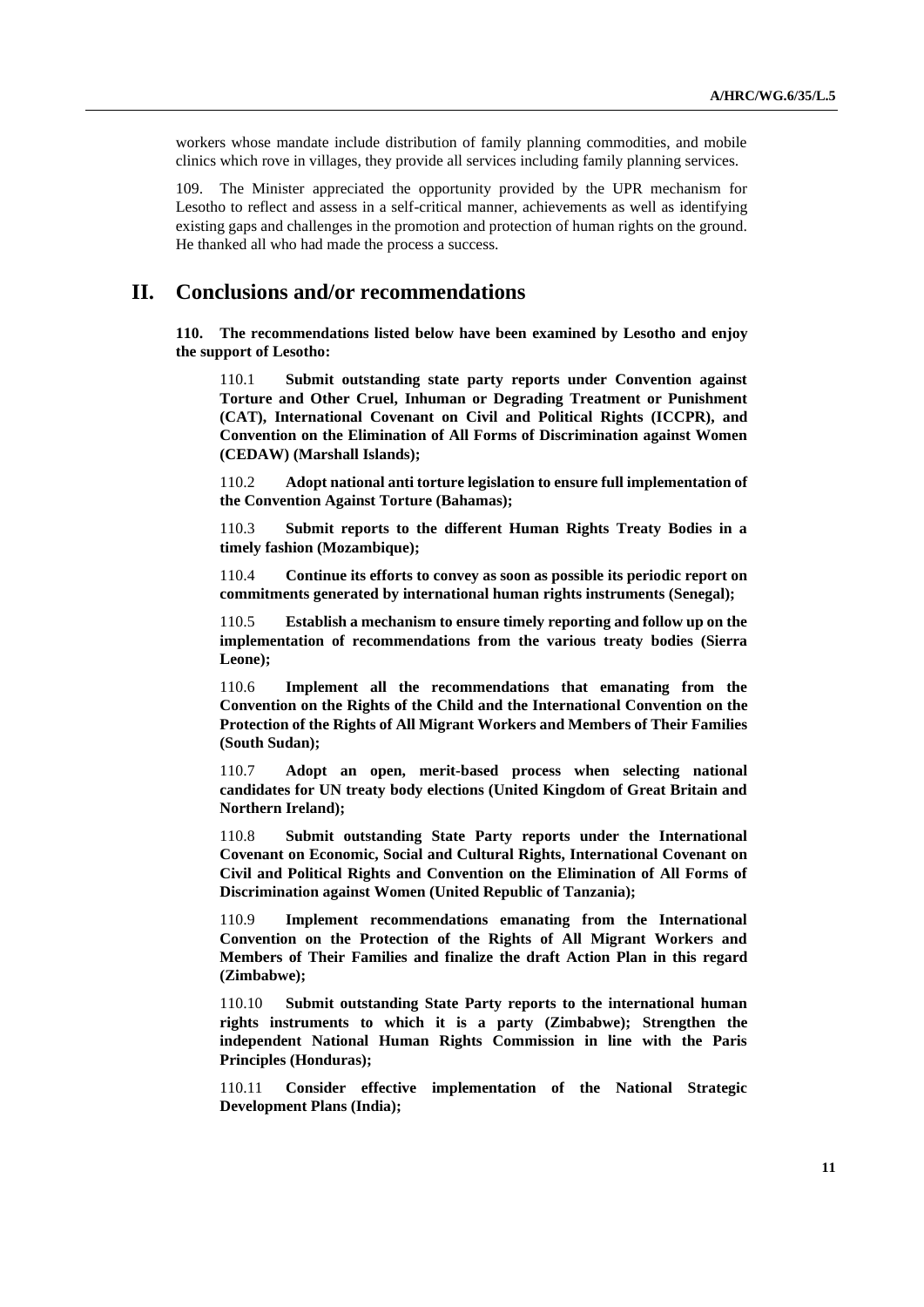110.12 **Strengthen efforts for operationalization of the National Human Rights Commission (India);**

110.13 **Strive to operationalise the Human Rights Commission (Kuwait);**

110.14 **Consider the immediate operationalization of the National Human Rights Commission in line with the Paris Principles, as well as to consider the possibility of bilateral and cross-regional exchanges and collaboration with other National Human Rights Institutions (Indonesia);**

110.15 **Establish a national human rights institution (Iraq);**

110.16 **Take the necessary measures to guarantee the independence of the National Commission for Human Rights in order to make it in-line with the Paris Principles (Mali);**

110.17 **Establish an independent Human Rights Commission that is compliant with the Paris Principles (Marshall Islands);**

110.18 **Make the Human Rights Commission operational in accordance with the Paris Principles (Morocco);**

110.19 **Endeavour to domesticate the ratified international and regional human rights instruments (Mozambique);**

110.20 **Enhance efforts to establish a National Human Rights Commission in compliance with the Paris Principles (Nepal);**

110.21 **Bring national legal provisions in line with international standards on freedom of expression under the International Covenant on Civil and Political Rights (Netherlands);**

110.22 C**reate a national human rights institution in line with the Paris Principles, and urge the international community to provide necessary technical assistance (Niger);**

110.23 **Sustain efforts in upholding human rights and seek necessary support to enhance its capacity in this regard (Nigeria);**

110.24 **Continue to undertake reforms for improving policies and programmes geared towards respecting and promoting human rights (Pakistan);**

110.25 **Ensure the allocation of adequate resources to the Human Rights Commission (Philippines);**

110.26 **Finalise the establishment of the National Human Rights Commission, compliant with the Paris Principles, and ensures that its mandate also focus on the economic, social and cultural rights (Portugal);**

110.27 **Strengthen its efforts to establish a national human rights institution in compliance with the Paris Principles (Rwanda);**

110.28 **Strengthen efforts to operationalize the National Human Rights Commission. (Fiji);**

110.29 **Continue its efforts to the promotion and protection of Human Rights in the Country (Somalia);**

110.30 **Fully operationalise the National Human Rights Commission in line with the Paris Principles (South Africa);**

110.31 **Expedite the establishment of processes to domesticate international human rights instruments ratified by the country (South Africa);**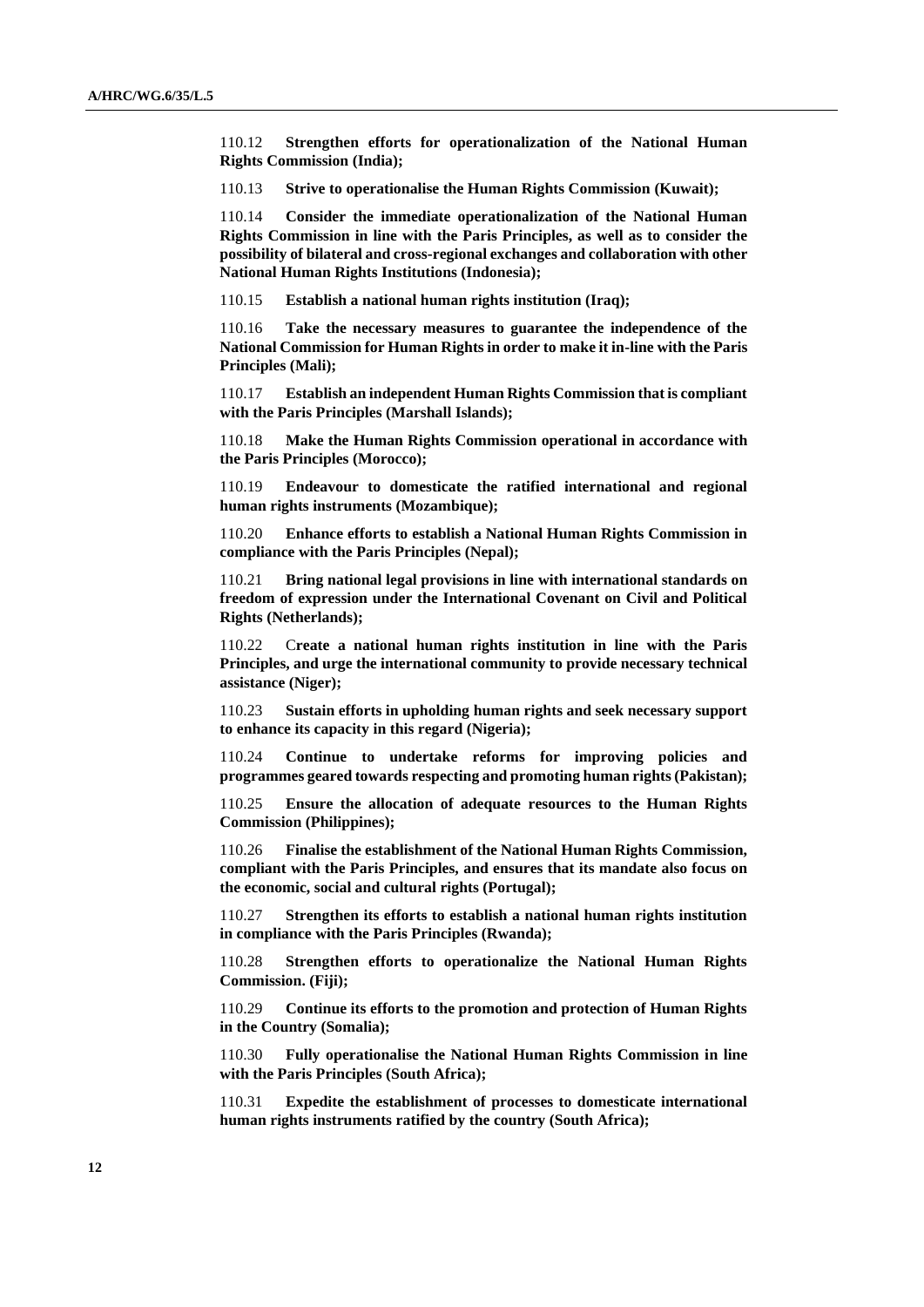110.32 **Finalise the Older Persons Protection Bill to ensure the protection and promotion of their human rights (South Africa);**

110.33 **Enhance efforts to establish the Human Rights Commission in accordance to the Paris Principles compliant (South Sudan);**

110.34 **Continue efforts to consider the establishment of the Human Rights Commission in line with Paris Principles (Tunisia);**

110.35 **Fully comply with the state's obligations under international human rights instruments to which Lesotho is a party, including by timely submitting periodic reports to respective treaty bodies and domestication of human rights obligations (Ukraine);**

110.36 **Fully implement the Human Trafficking Act 2011, including taking measures to ensure investigation, prosecution and conviction of human traffickers in fair trials, including officials complicit in trafficking crimes (United Kingdom of Great Britain and Northern Ireland);**

110.37 **Consider the establishment of Human Rights Commission (United Republic of Tanzania);**

110.38 **Finalize the establishment of the National Human Rights Commission in compliance with the Paris Principles (Vanuatu);**

110.39 **Take steps so that the National Human Rights Commission can exercise its mandate in line with the Paris Principles (France);**

110.40 **Speed up the process of establishing national mechanisms to address the backlog of State-party reports (Angola);**

110.41 **Ensure that the country develops an operational human rights institution which will promote and protect the rights of all citizens (Angola);**

110.42 **Expedite the establishment of an independent national human right institution, in accordance with the Paris Principles (Australia);**

110.43 **Continue to take steps with a view to the creation of the Human Rights Committee in compliance with the Paris Principles and to the adoption of the implementation plan for inclusive education and the adoption by Parliament of the draft legislation on equality for persons with disabilities (Benin);**

110.44 **Continue its efforts towards establishment of the National Human Rights Commission and to develop the Human Rights Action Plan (Georgia);**

110.45 **Proceed with the steps to establish a National Mechanism on Reporting and Follow-up on the implementation of recommendations from the treaty monitoring bodies (Georgia);**

110.46 **Speed up the process of establishing a National Mechanism and follow up to address the backlog of state party reports (Kuwait);**

110.47 **Take effective measures to ensure the implementation of the 2018– 2028 Gender and Development Policy as a possible way of addressing gender equalities (Botswana);**

110.48 **Expedite the process of establishing and operationalizing the National Human Rights Commission (Burundi);**

110.49 **Establish a national human rights institution in compliance with the Paris Principles (Chile);**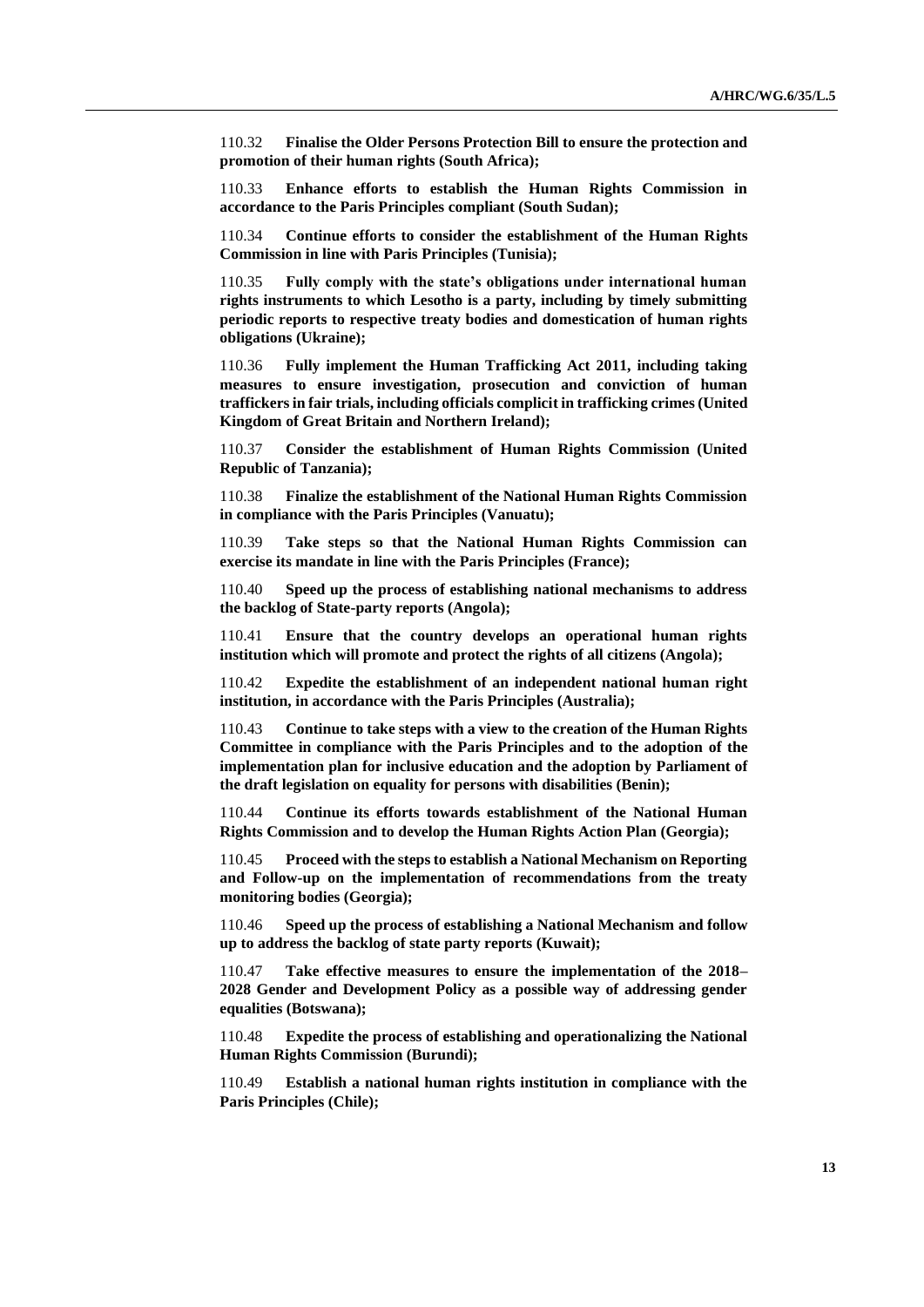110.50 **Establish a national human rights institution, in compliance with the Paris Principles (Costa Rica);**

110.51 **Operationalize the National Human Rights Committee via the effective entry into force of the law setting up this body (Côte d'Ivoire);**

110.52 **Enhance efforts in mitigating the negative effects of practices that could lead to discrimination between men and women (Indonesia);**

110.53 **Adopt norms that will guarantee to LGBTI persons the full enjoyment of their rights on the basis of equality in all spheres, combatting discrimination and negative stereotypes that still exists in the society (Argentina);**

110.54 **Not to relent in its determination to combat corruption and ensure good governance (Nigeria);**

110.55 **Continue to give due priority to vulnerable sectors in communitybased disaster resilience and climate adaption efforts (Philippines);**

110.56 **Ensure that the implementation of its climate change policies and resiliency frameworks are gender-responsive and disability-inclusive, consistent with the UNFCCC and Sendai Framework for Disaster Risk Reduction, to address the economic, cultural and social impacts and challenges that climate change represents, for the full and effective enjoyment of human rights for all (Fiji);**

110.57 **Ensure that a human rights approach is reflected in the Government's 2020 submission of the reviewed Nationally Determined Contributions (Fiji);**

110.58 **Continue investing resources for the effective implementation of the Sustainable Development Goals (United Republic of Tanzania);**

110.59 **Continue the fight against corruption including looking into the possibility of establishing a special court for grand corruption cases (United Republic of Tanzania);**

110.60 **Fully implement the National Climate Change Policy and put in place a comprehensive system to monitor and evaluate its implementation (Vanuatu);**

110.61 **Continue efforts to combat human trafficking particularly children and women (Egypt);**

110.62 **Further intensify the conduct of public awareness-raising activities on combating trafficking in persons (Philippines);**

110.63 **Harmonise all legal frameworks to ensure access to justice for all the victims of trafficking (Spain);**

110.64 **Modify the law on combatting human trafficking in such a way that use of force, coercion or fraud should not be prerequisites for criminalising the trafficking of children as an offence (Spain);**

110.65 **Take further measures to prevent human trafficking and ensure that perpetrators are brought to justice (Timor-Leste);**

110.66 **Undertake impartial investigations into allegations of police brutality, corruption, and human rights violations and abuses, including reported extrajudicial killings and torture by the Lesotho Mounted Police Service, and continue to operationalize the Police Complaints Authority (United States of America);**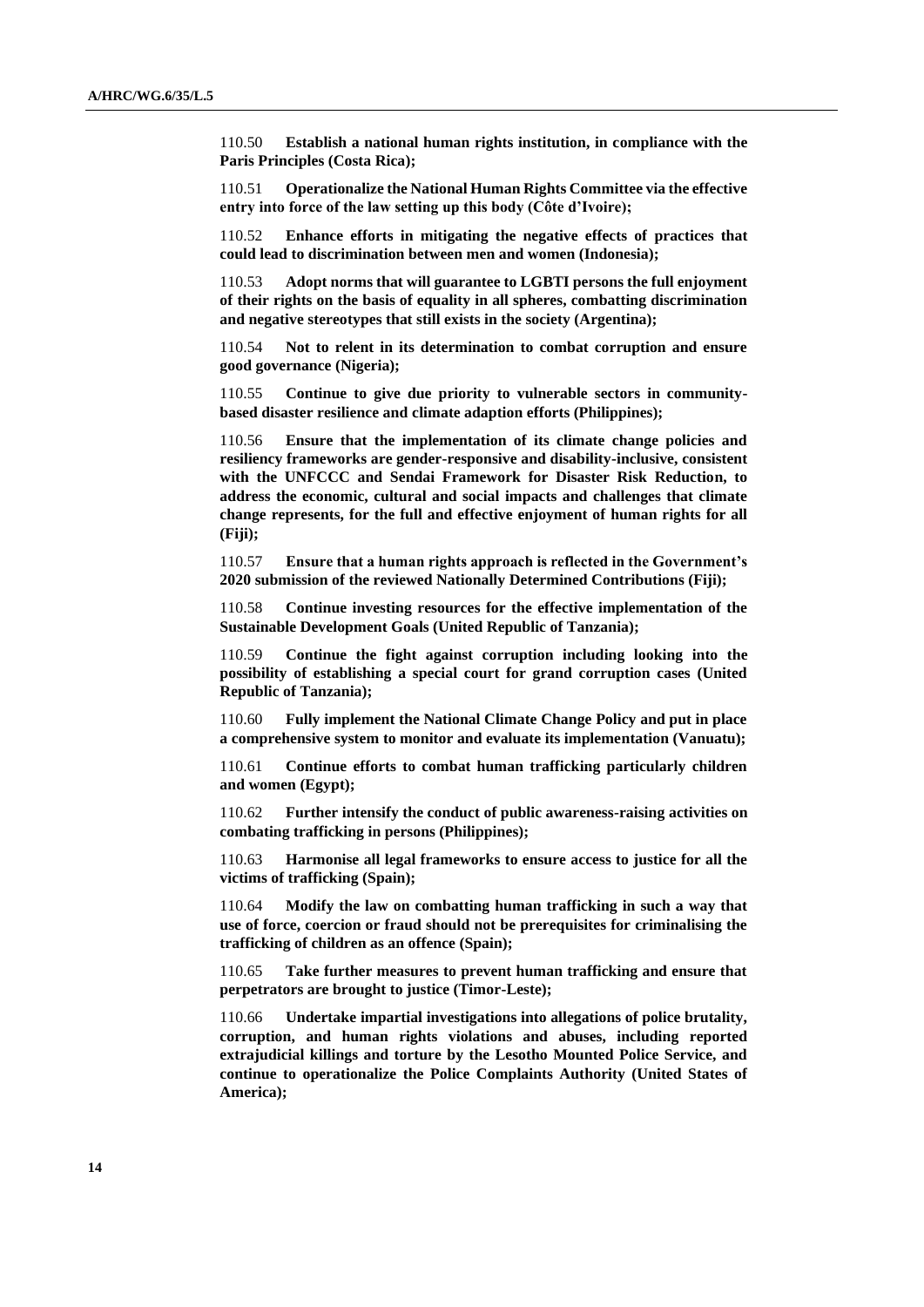110.67 **Immediately end undue restrictions on freedom of expression and adopt a zero-tolerance stance towards intimidation of the press, including the arbitrary arrests of journalists and harassment of radio stations (United States of America);**

110.68 **Continue efforts to combat human trafficking by systematically bringing perpetrators to justice (France);**

110.69 **Conduct trainings for police officers on human rights and prevention of arbitrary arrests and torture (Zambia);**

110.70 **Conduct independent and impartial investigations into claims that police and security forces have committed human rights violations, including torture and unlawful killings and initiate prosecutions (Australia);**

110.71 **Step up efforts to prevent and combat human trafficking (Congo);**

110.72 **Take effective measures to prevent further acts of torture and other forms of police violence and to bring perpetrators of such crimes to justice (Germany);**

110.73 **Strengthen mechanisms to investigate cases of forced labor, in particular the Child and Gender Protection Unit and increase efforts to ensure the lawful prosecution of perpetrators of trafficking, exploitation and abuse (Germany);**

110.74 **Consider to take measures to investigate all cases of torture and other inhuman and degrading treatment and punish the perpetrators accordingly (Ghana);**

110.75 **Continue to strengthen the justice system and other mechanisms to prevent, remedy and ensure accountability for human rights violations, including by adopting measures to assure their administrative and budgetary autonomy (Brazil);**

110.76 **Enact legislation on access to information (Seychelles);**

110.77 **Take urgent action to promote open and transparent Government, ensuring access to information by promulgating a freedom of information law and honouring information requests (United Kingdom of Great Britain and Northern Ireland);**

110.78 **Adopt all the necessary measures to guarantee the freedom of expression and information, ensuring that the journalists and the media can carry out their work in a safe environment, free from intimidation and reprisals, in accordance with international standards(Uruguay);**

110.79 **Enact legislation that ensures freedom of the press (Canada);**

110.80 **Take measures to strengthen the efficiency and the effectiveness of the judiciary system (Italy);**

110.81 **Allocate additional resources to address overcrowding, inadequate sanitary conditions and lack of medical care in prisons and detention centres (Canada);**

110.82 **Mobilize resources for the construction of the industrial estates in order to create job opportunities (Ethiopia);**

110.83 **Continue ongoing measures for reduction of extreme poverty, food insecurity and employment (India);**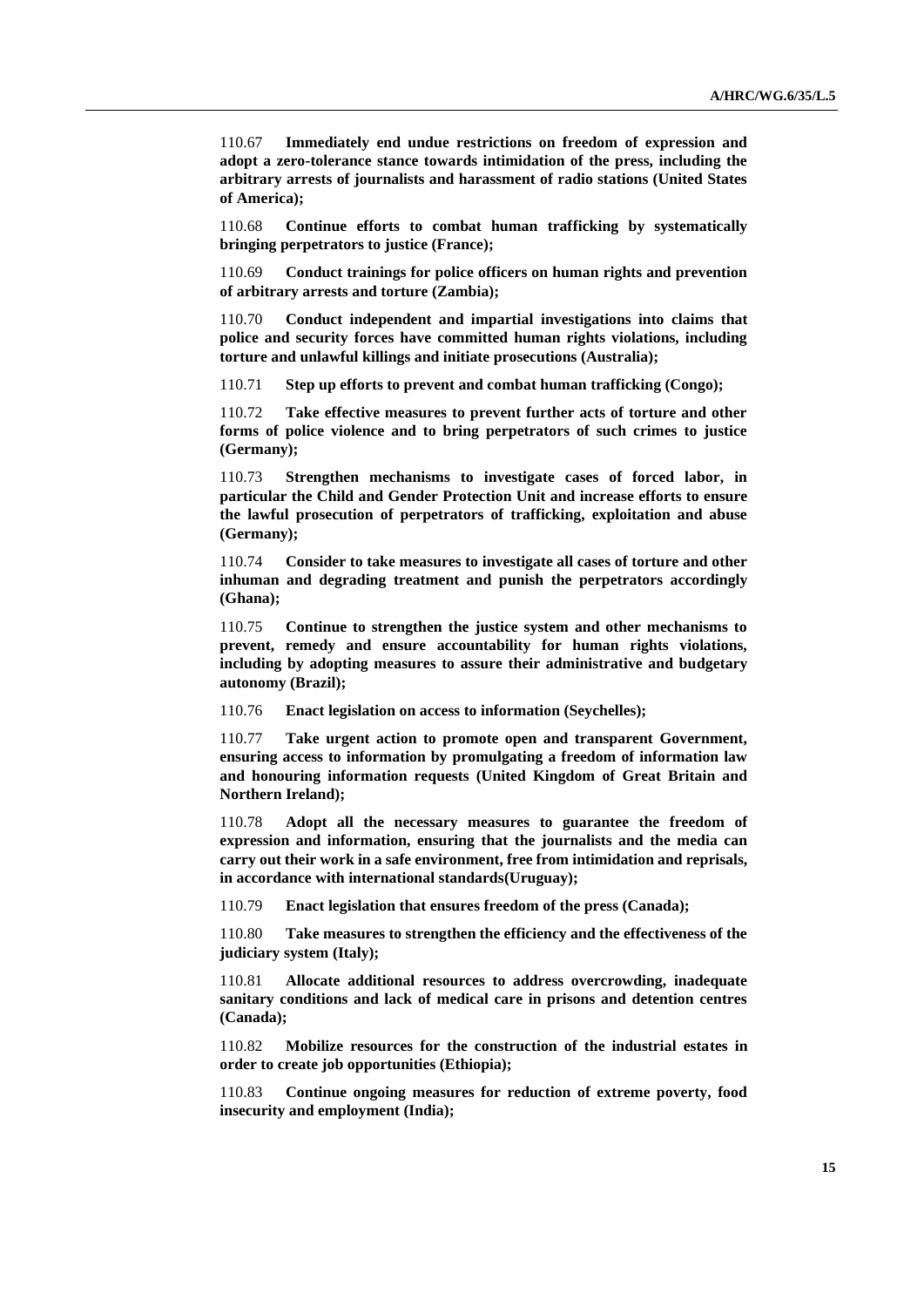110.84 **Continue to implement the National Nutrition Policy (2016) to address malnutrition using evidence-based action plans (Pakistan);**

110.85 **Step up efforts to fight poverty and hunger, as well as to ensure access to safe drinking water and sanitation (Sudan);**

110.86 **Continue to strengthen efforts to eradicate hunger, malnutrition, and food insecurity, including through agricultural investments and multistakeholder partnerships at domestic and international levels (Thailand);**

110.87 **Continue progress their successful social policies to provide the greatest well-being and quality of life possible to their people with the essential support and cooperation of the international community (Bolivarian Republic of Venezuela);**

110.88 **Prioritize the guarantee of access to water and sanitation to schools at all levels, including preschools and day-care centres, as well as in rural areas (Bahamas);**

110.89 **Intensify efforts to address extreme poverty and food insecurity, including through ensuring effective implementation of the National Nutrition Policy and establishment of the Food and Nutrition Council (Botswana);**

110.90 **Continue to promote sustainable economic and social development, improve the people's living standards in order to lay a solid foundation for its people to enjoy all human rights (China);**

110.91 **Continue working to increase the efficiency and coverage of social protection programmes through the strengthening of institutional coordination and legal frameworks, as well as the consolidation of existing social assistance programmes (Cuba);**

110.92 **Implement effectively the Food and Nutrition Strategy and The Plan of Action 2019–2023 in order to guarantee food security and the right to food for the entire population (Cuba);**

110.93 **Continue the efforts for enhancing access to healthcare services particularly for HIV/AIDS care (India);**

110.94 **Exercise the rights to health and sanitation of the people effectively, particularly by improving drinking water quality (Islamic Republic of Iran);**

110.95 **Continue the country's efforts in the field of strengthening the health system and expanding the circle of providing health services to all groups of society (Libya);**

110.96 **Allocate the necessary resources for provisions of qualified medical staff and health care facilities for people in remote areas (Mauritius);**

110.97 **Design a National Plan to guarantee access to health services, containing the sexual and reproductive health, including for people with disabilities, women, girls, and teenagers (Mexico);**

110.98 **Enhance efforts to ensure access to healthcare by pregnant women in order to reduce maternal mortality (Myanmar);**

110.99 **Continue measures to curb the spread of AIDS in its efforts to improve access to health services (Nepal);**

110.100 **Take action to improve maternal health and ensure equitable access to health services (New Zealand);**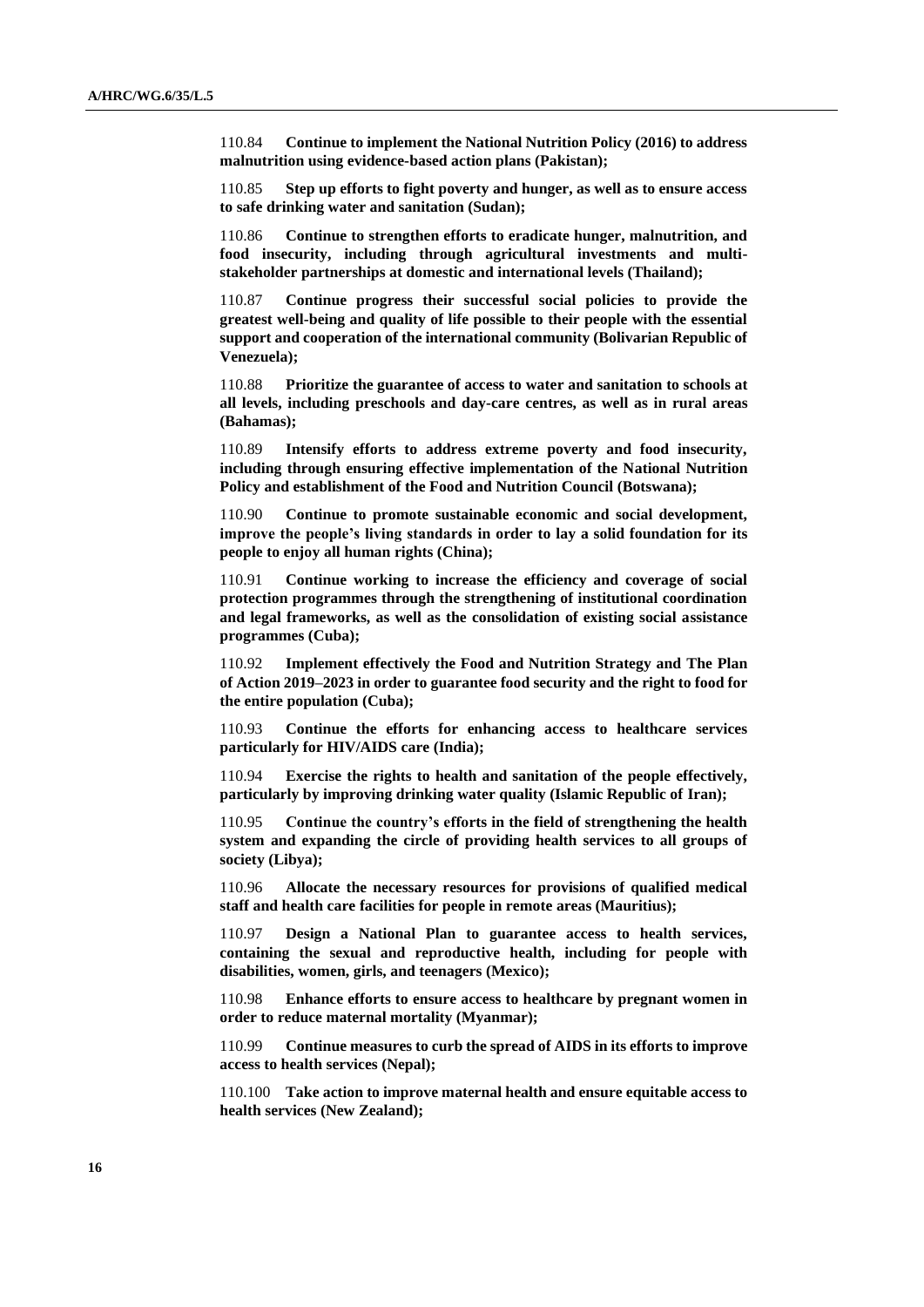110.101 **Strengthens its legislation and guidelines on health policies, as well as its implementation, to improve its access to health services, including sexual and reproductive health services, by people living with disabilities, women and young people in particular (Portugal);**

110.102 **Take further measures to improve health care infrastructure, access to emergency obstetric care, midwife training, and resources devoted to maternal health (Solomon Islands);**

110.103 **Advance efforts to safely get mothers and babies through pregnancy and childbirth, with special attention paid to improving health-care access for women from poor and/or rural backgrounds (Solomon Islands);**

110.104 **Strengthen efforts to ensure access to health services for people in rural areas (South Africa);**

110.105 **Continue the policy to include hygiene and menstrual hygiene management as part of national policy (Spain);**

110.106 **Continue efforts to provide healthcare and to promote reproductive health of women, particularly in the rural areas (Tunisia);**

110.107 **Take effective steps to curb the HIV pandemic (Ukraine);**

110.108 **Strengthen health legislation and the application of the policies and guidelines aimed at improving access, especially for persons with disabilities, women and young people to health services, including to sexual and reproductive health services (Algeria);**

110.109 **Maintain and intensify all measures to enhance the right to education for all and organize outreach campaigns to promote increased access for children in rural areas (Djibouti);**

110.110 **Continue legislative measures aimed to ensuring quality and inclusive education (Libya);**

110.111 **Continue its measure to effectively implement the Inclusive Education Policy, and allocate sufficient funds required in this regard (Myanmar);**

110.112 **Attribute greater resources for subsidising pre-school education as well as secondary and tertiary education (Spain);**

110.113 **Continue efforts to implement national strategies aiming at ensuring the right to education for all (Sudan);**

110.114 **Further strengthen its School Nutrition Policy (Ethiopia);**

110.115 **Continue efforts to guarantee the right to education for all (Tunisia);**

110.116 **Enact the Domestic Violence Bill, support its immediate implementation and strengthen coordinated essential services and referral pathways between the health, social services, police and justice sectors in order to respond to gender-based violence (Iceland);**

110.117 **Advance policies and actions that aim at providing an equal and encouraging environment for women participation in decision-making positions (Indonesia);**

110.118 **Increase efforts to put an end to all forms of discrimination against women (Iraq);**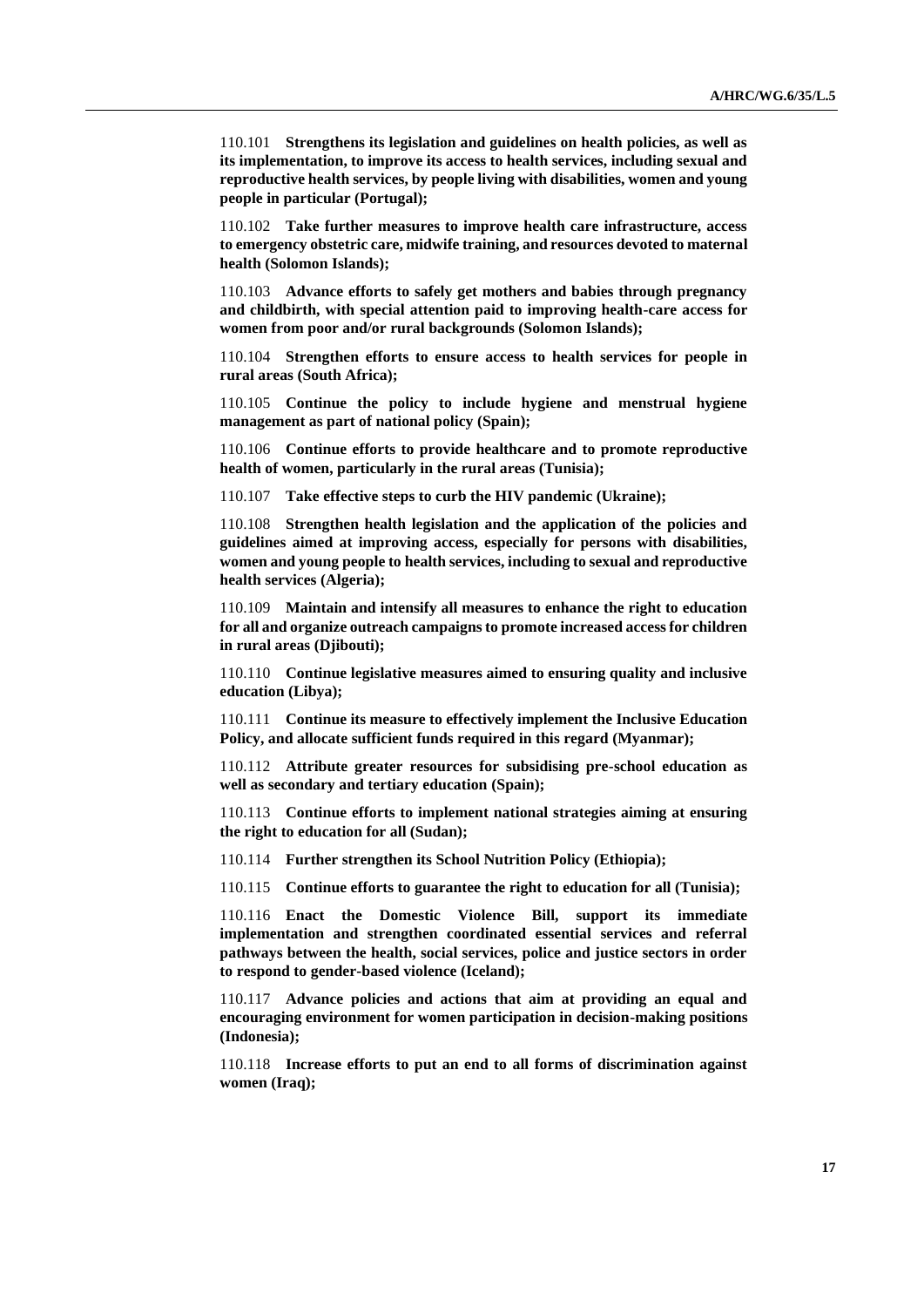110.119 **Adopt the 2018 Domestic Violence Bill into law and continue efforts to combat gender based violence in Lesotho (Ireland);**

110.120 **Harmonize the dual legal systems to address discriminatory provisions against women and girls, enact the Domestic Violence Bill and fully implement the Children's Protection and Welfare Amendment Bill to prevent child, early and forced marriage (Italy);**

110.121 **Continue measures to combat gender-based violence (Libya);**

110.122 **Step up activities in providing adequate legal protection of women against all forms of discrimination, and provide them with equal opportunities and empowerment (Montenegro);**

110.123 **Continue necessary efforts to reduce cases of human trafficking, especially in cases of women and children (Morocco);**

110.124 **Speed up the process of enacting the Domestic Violence Bill and support its immediate implementation (Namibia);**

110.125 **Redouble efforts in strengthening policy measures and programs to prevent and address gender-based violence (Philippines);**

110.126 **Intensify efforts to combat gender-based violence including through the adoption and effective implementation of the Domestic Violence Bill (Rwanda);**

110.127 **Adopt effective legislative measures to combat gender-based violence (Sierra Leone);**

110.128 **Intensify efforts to combat violence against women and promote gender equality, as well as to enhance rights of children and persons with disabilities (Sudan);**

110.129 **Strengthen the enforcement of relevant laws to combat and punish acts of domestic violence, violence against women, and discrimination against women (Thailand);**

110.130 **Enact the Domestic Violence Bill and support its implementation (Timor-Leste);**

110.131 **Proceed to promulgate the law against domestic violence and to ensure its effective implementation (Togo);**

110.132 **Ensure effective implementation of legal and institutional progress in the field of women's rights (France);**

110.133 **Strengthen efforts in addressing domestic violence and all forms of violence against women and ensure that perpetrators are brought to justice and duly punished (Zambia);**

110.134 **Deepen efforts and measures that aim to address gender-based violence (Barbados);**

110.135 **Continue its efforts to finalize the adoption of the Law against Domestic Violence (Georgia);**

110.136 **Redouble its efforts to combat all forms of violence against women and ensure that the perpetrators of such acts are brought to justice (Burkina Faso);**

110.137 **Take all necessary steps to prevent and combat violence against women, including murder and sexual exploitation and violence (Burkina Faso);**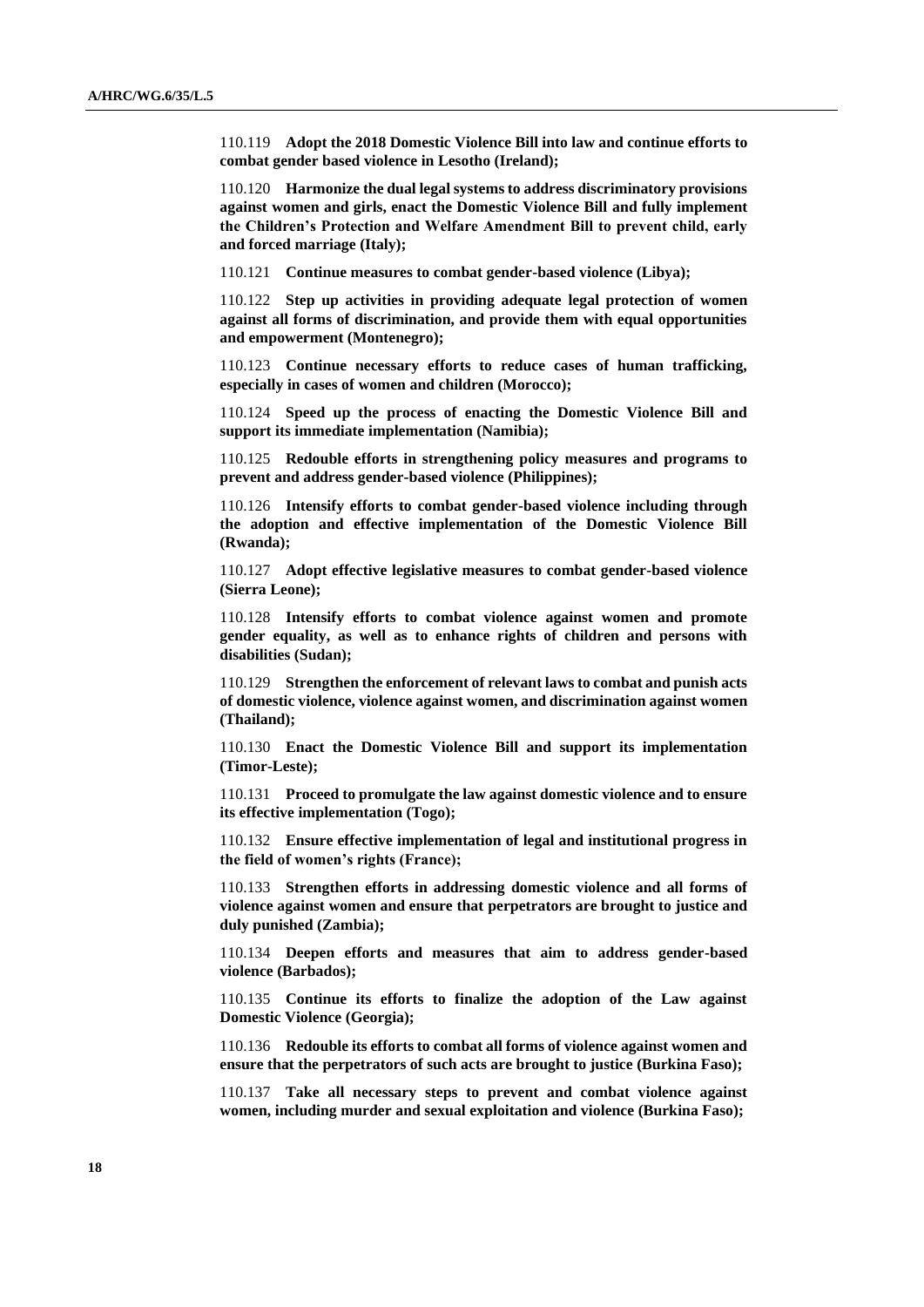110.138 **Redouble its efforts to combat human trafficking, whose main victims are women and children (Burundi);**

110.139 **Develop and implement public awareness campaigns against domestic violence and ensure the draft** *Lesotho Domestic Violence* **Bill is passed and implemented (Canada);**

110.140 **Continue to promote gender equality, combat human trafficking and further protect the rights of women and children (China);**

110.141 **Run information and awareness-building campaigns to combat stigmatization relating to menstruation (Costa Rica);**

110.142 **Intensify its efforts to protect children, including through the finalization of the review of the Child Protection and Welfare Act of 2011 (Islamic Republic of Iran);**

110.143 **Fully implement the Anti-trafficking Act and strengthen the efforts to investigate cases of child labor and trafficking in persons and to prosecute the offenders (Italy);**

110.144 **Continue efforts to eliminate child marriage (Egypt);**

110.145 **Continue to address child labour issues by implementing an action plan for strengthening and enforcing laws that prohibit child labour (Marshall Islands);**

110.146 **Implement policies aimed at improving child health and education (Mauritius);**

110.147 **Increase the legal age of marriage to 18 years for both girls and boys, by amending conflicting legislation, such as the Marriage Act of 1974, which allows girls to marry at 16 years of age (Namibia);**

110.148 **To enact as soon as possible the Children's Protection and Welfare Amendment Bill 2019 (Slovenia);**

110.149 **Enact the law on the protection and wellbeing of children, to protect children from forced and child marriage (Spain);**

110.150 **Take measures to strengthen current legislation against child marriage (Togo);**

110.151 **Continue setting up a comprehensive system to protect children's rights and develop a national strategy to prevent and address all forms of violence against them (Ukraine);**

110.152 **Implement the National Action Plan for the Elimination of Child Labour and address the factors that promote child labour (United States of America);**

110.153 **Take concrete measures necessary to prevent and combat the abuse of children, including domestic violence and sexual exploitation and abuse (Vanuatu);**

110.154 **Implement policies aimed at improving child health and strengthening measures to reduce child mortality, including in the remote regions (Zambia);**

110.155 **Provide sufficient funds and subsidies to ensure access of children to pre-school, secondary education and higher education and take special measures to ensure that children remain in schools, especially in rural areas (Algeria);**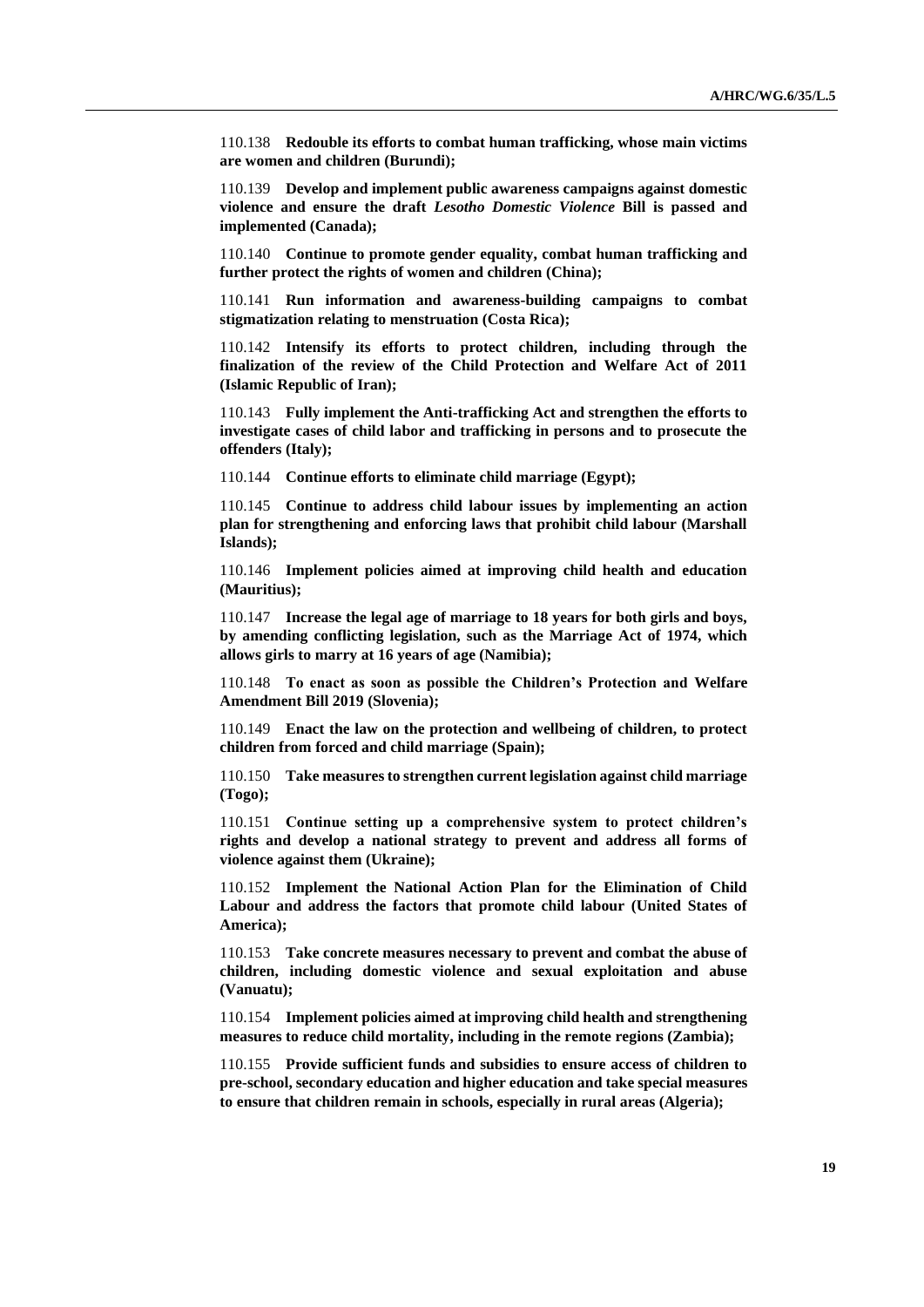110.156 **Continue positive steps at ending child marriage (Azerbaijan);**

110.157 **Allocate sufficient resources to ensure that institutions, such as the children's court and the Child and Gender Protection Unit, effectively protect the rights of children (Barbados);**

110.158 **Continue to evaluate and refine the policies and strategies that have been put in place in order to implement free, compulsory and inclusive education for children (Barbados);**

110.159 **Step up efforts to prevent and combat the abuse of children, including domestic violence, sexual exploitation, mutilation of body parts and child labour, including by developing and enhancing national programmes and strategies (Brazil);**

110.160 **Strengthen mechanisms to combat child labour by amending the legislative framework to ensure all children under the age of 18 are protected from all forms of forced labour and hazardous employment conditions (Canada);**

110.161 **Take all necessary steps to prevent and combat the ill-treatment of children, including domestic violence and sexual exploitation and abuse (Chile);**

110.162 **Adopt the Amendment Bill to the Child Protection and Welfare Act without further delay (Denmark);**

110.163 **Continue to strengthen efforts to prevent and combat the abuse of children, including domestic and sexual exploitation and abuses (Ghana);**

110.164 **Continue strengthening programmes of social protection, focusing on persons with disabilities (Bolivarian Republic of Venezuela);**

110.165 **Ensure progress in the preparation of legal and administrative measures that will ensure full access to education for persons with disabilities (Argentina);**

110.166 **Take the necessary steps to combat discrimination on grounds of sexual orientation and gender identity and discrimination against persons with disabilities (Costa Rica);**

110.167 **Increase awareness of the officials working on migration and law enforcement officials (Iraq);**

110.168 **Amends legislation to ensure universal, free and accessible birth registration, and to ensure adequate safeguards against statelessness for children born in the territory, as well as safeguards in the process of renunciation and change of citizenship (Portugal).**

**111. The recommendations formulated during the interactive dialogue/listed below have been examined by Lesotho and have been noted by Lesotho:**

111.1 **Redouble efforts to ratify the Optional Protocol to the Convention on the rights of Persons with Disabilities (Djibouti);**

111.2 **Ratify the International Labour Organization's Convention on Indigenous and Tribal Peoples (No 169) (Honduras);**

111.3 **Ratify the Optional Protocol to the Convention against Torture and Other Cruel, Inhuman and Degrading Treatment or Punishment (Honduras); (Montenegro); (Mozambique); (Senegal); (Ukraine); (Chile); (Costa Rica); (Germany); (Denmark);**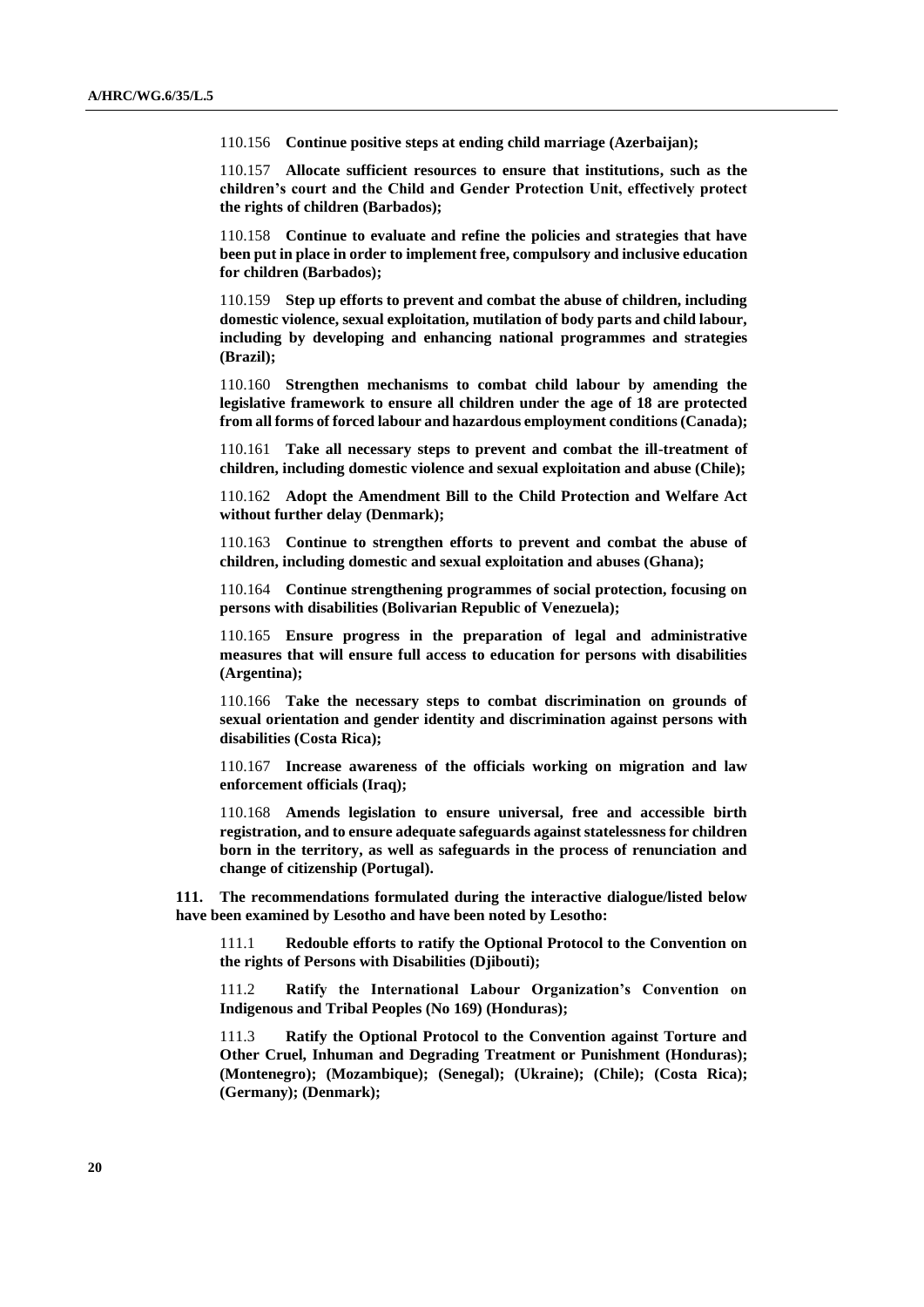111.4 **Ratify the Optional Protocol to the International Covenant on Economic, Social and Cultural rights (Honduras);**

111.5 **Fully abolish the death penalty and ratify the Second Optional Protocol to the International Covenant on Civil and Political Rights (Iceland);**

111.6 **Take all necessary measures to formally abolish the death penalty, including removing the death penalty form the Constitution of Lesotho and by ratifying the second Optional Protocol to the International Covenant on Civil and Political Rights (Ireland);**

111.7 **Enact a General Law to prevent, investigate and punish torture and other cruel treatment, or degrading penalties and ratify the Optional Protocol of the Convention Against Torture (Mexico);**

111.8 **Work towards abolishing the death penalty through the ratification of the Second Optional Protocol to the International Covenant on Civil and Political Rights (New Zealand);**

111.9 **Envisage the possibilities to ratify the Optional Protocol relating to the International Covenant on Economic, Social and Cultural Rights and the Optional Protocol to the Convention on the Rights of Persons with Disabilities (Niger);**

111.10 **Ratify the Convention against Discrimination in Education (Serbia, Congo);**

111.11 **Become a party to the Optional Protocol to the Convention on the Rights of the Child on a communications procedure (Seychelles);**

111.12 **Accelerate the process of accession to the Optional Protocol to the Convention against Torture and other Cruel Inhuman or Degrading Treatment or punishment (Sierra Leone);**

111.13 **Ratify the Convention against Torture (Somalia);**

111.14 **Proceed to ratify the Optional Protocol to the Convention against Torture and Other Cruel, Inhuman or Degrading Treatment or Punishment (Togo);**

111.15 **Ratify the Optional Protocol to the International Covenant on Economic, Social and Cultural Rights, the Optional Protocol to the Convention on the Rights of the Child on a communications procedure, the Optional Protocol to the Convention on the Rights of Persons with Disabilities, (Ukraine);**

111.16 **Consider ratifying the Optional Protocol to the International Covenant on Economic, Social and Cultural Rights (Uruguay);**

111.17 **Reconsider ratifying the Second Optional Protocol to the International Covenant on Civil and Political Rights, aiming at the abolition of the death penalty (Uruguay);**

111.18 **Abolish the death penalty and ratify the Second Optional Protocol to the International Covenant on Civil and Political Rights (Australia);**

111.19 **Consider ratifying the Optional Protocol to the Convention against Torture and Other Cruel, Inhuman or Degrading Treatment or Punishment (Azerbaijan);**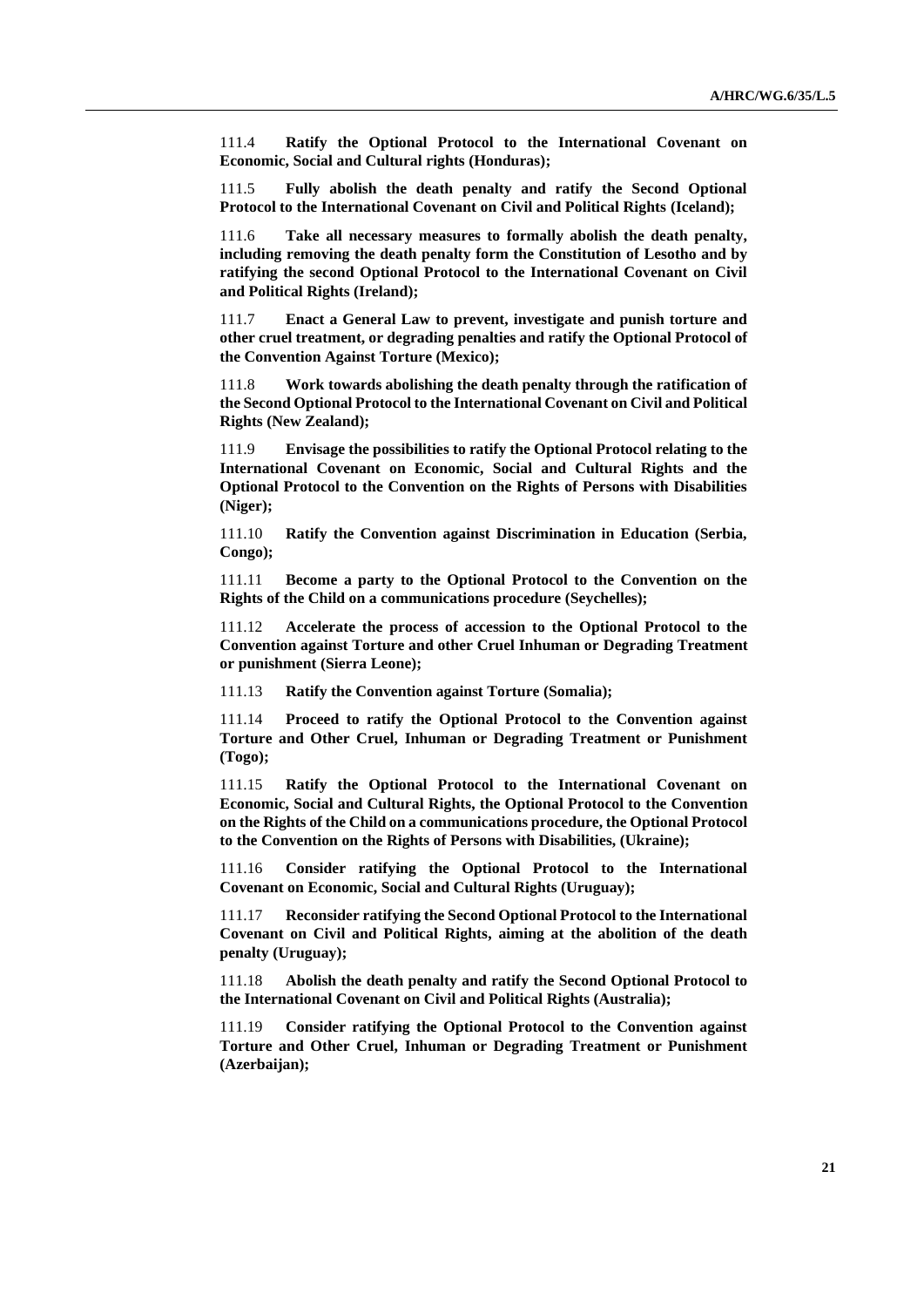111.20 **Ratify the Second Optional Protocol to the International Covenant on Civil and Political Rights aiming at the abolition of the death penalty (Costa Rica);**

111.21 **Ratify the main international human rights instruments to which the country is not yet a party (Côte d'Ivoire);**

111.22 **Ratify the third Optional Protocol to the Convention on the Rights of the Child on a communications procedure, fully implement the Children's Protection and Welfare Act, and ensure effective law enforcement (Germany);**

111.23 **Consider to ratify the outstanding core international human rights treaties and conventions, including the Optional Protocol to the Convention against Torture and Other Cruel, Inhuman or Degrading Treatment or Punishment (Ghana);**

111.24 **Criminalize homophobia and transphobia to prevent violence and discrimination against lesbian, gay, bisexual, transgender and intersex persons (Honduras);**

111.25 **Decriminalize consensual sexual relations between adults of the same sex and expand its anti-discrimination legislation, to include a prohibition of discrimination on the basis of sexual orientation and gender identity (Iceland);**

111.26 **Amend Section 3 of the Marriage Act of 1974 for it to be inclusive of same-sex couples (Iceland);**

111.27 **Include in the legislation a provision prohibiting discrimination based on sexual orientation on gender identity, and reform laws that criminalize consensual sexual relations between same-sex persons, such as the Criminal Code of 2010, and the Criminal Procedure and Evidence Act, section 187 (5) (Mexico);**

111.28 **Review and amend the legislative framework to ensure that sexual orientation and gender identity is included as a protection ground for nondiscrimination (Netherlands);**

111.29 **Decriminalize consensual same-sex relationships between adults, and introduce comprehensive anti-discrimination laws which include sexual orientation and gender identity (New Zealand);**

111.30 **Repeal provisions in the Penal Code that criminalize same-sex relations between consenting adults, and amend relevant legislation to ensure discrimination based on sexual orientation and gender identity is explicitly prohibited (Australia);**

111.31 **Implement legal reforms to protect the human rights of all persons irrespective of their sexual orientation and gender identity (Germany);**

111.32 **Guarantee legal status to persons with disabilities by fully adopting the draft Law on Equal Opportunities establishing a disability benefit (France);**

111.33 **Consider taking all necessary steps to introduce a de jure moratorium on capital executions with a view to fully abolishing the death penalty, including by ratifying the Second Optional Protocol to the International Covenant on Civil and Political Rights (Italy);**

111.34 **Consider positively the establishment of a moratorium on the death penalty with a view to its abolition (Fiji);**

111.35 **Abolish the death penalty and ratify the Optional Protocol to the Convention against Torture and Other Cruel, Inhuman or Degrading Treatment**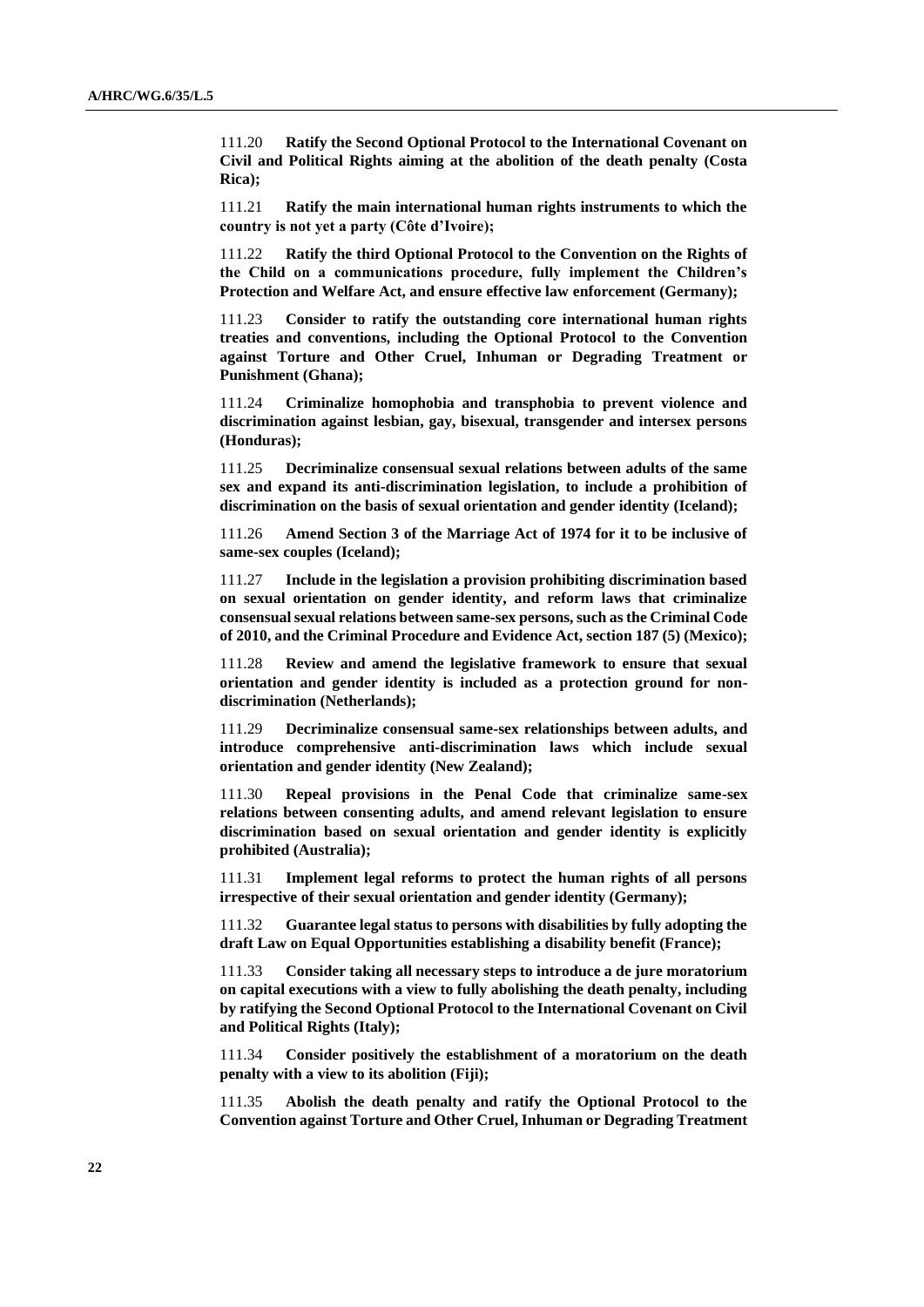**or Punishment and the Second Optional Protocol to the International Covenant on Civil and Political Rights (France);**

111.36 **Abolish the death penalty (Chile);**

111.37 **Put an end to threats and intimidations against journalists and human rights defenders and promote freedom of expression which is guaranteed in the Constitution by retracting the notion of the "crime of sedition" from the Penal Code (France);**

111.38 **Repeal legislation that could lead to self-censorship, including the Sedition Proclamation of 1938 and the Internal Security Act of 1984 (Denmark);**

111.39 **Amend legislative provisions which discriminate against women and girls in areas relating to marriage, inheritance and family (Namibia);**

111.40 **Resist calls to further liberalize abortion, and instead implement laws aimed at protecting the right to life of the unborn (Solomon Islands);**

111.41 **Amend or repeal section** *18(4)(c)* **of the Constitution of Lesotho, which allows for discrimination against women with respect to adoption, marriage, divorce, burial, and devolution of property on death (Canada);**

111.42 **Affirm that the right to life applies from conception until natural death, and as such that the unborn child has the right to protection of his or her life at all points (Solomon Islands);**

111.43 **Amend or repeal Article 18(4)(c) of their Constitution in order to protect women and persons with disabilities from discrimination (Bahamas).**

**112. All conclusions and/or recommendations contained in the present report reflect the position of the submitting State(s) and/or the State under review. They should not be construed as endorsed by the Working Group as a whole.**